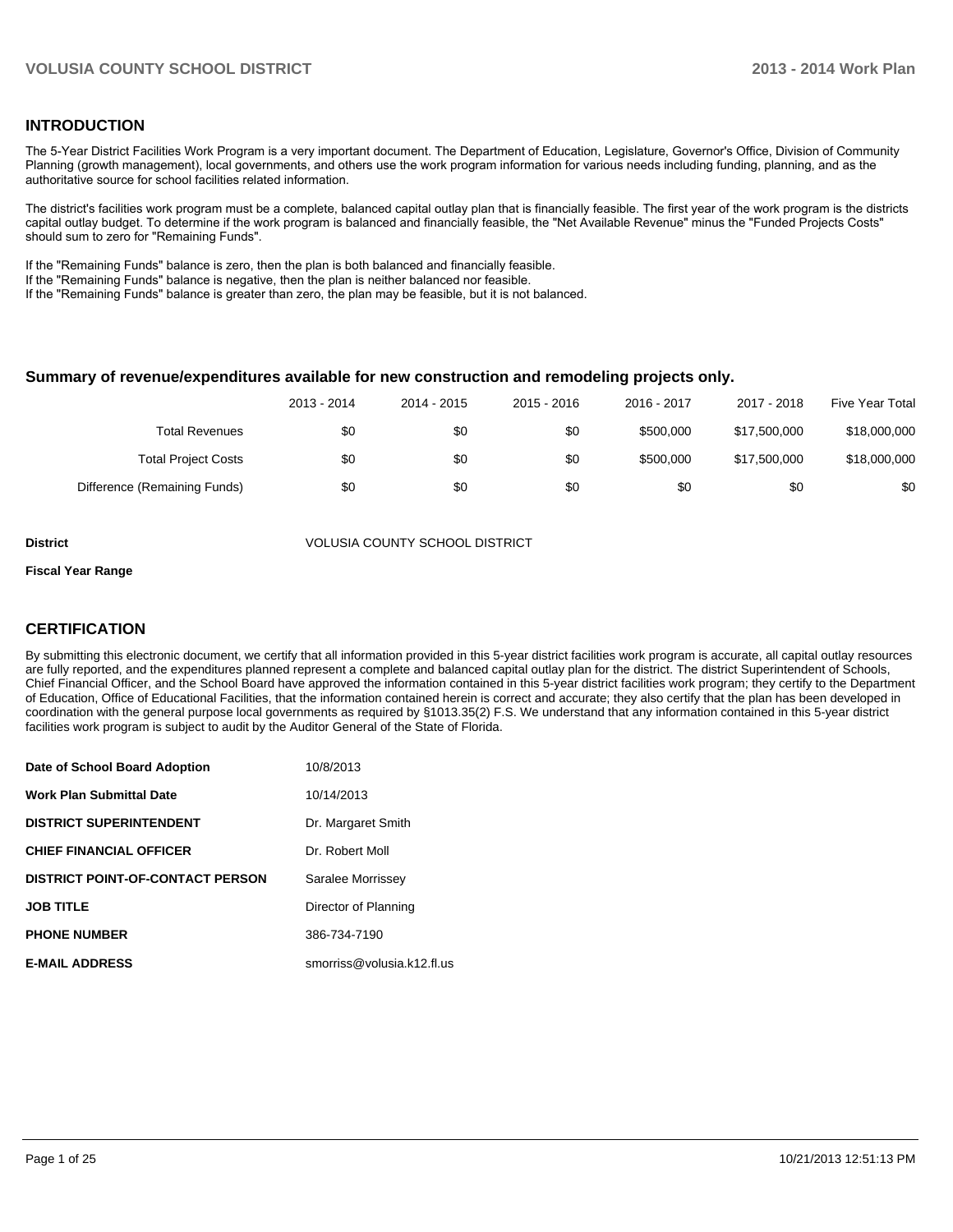## **Expenditures**

#### **Expenditure for Maintenance, Repair and Renovation from 1.50-Mills and PECO**

Annually, prior to the adoption of the district school budget, each school board must prepare a tentative district facilities work program that includes a schedule of major repair and renovation projects necessary to maintain the educational and ancillary facilities of the district.

| Item                                          | 2013 - 2014<br><b>Actual Budget</b> | 2014 - 2015<br>Projected | 2015 - 2016<br>Projected | 2016 - 2017<br>Projected | 2017 - 2018<br>Projected | <b>Total</b> |  |  |  |  |
|-----------------------------------------------|-------------------------------------|--------------------------|--------------------------|--------------------------|--------------------------|--------------|--|--|--|--|
| <b>HVAC</b>                                   | \$0                                 | \$0                      | \$0                      | \$0                      | \$0                      | \$0          |  |  |  |  |
| Locations: No Locations for this expenditure. |                                     |                          |                          |                          |                          |              |  |  |  |  |
| Flooring                                      | \$0                                 | \$0                      | \$0                      | \$0                      | \$0                      | \$0          |  |  |  |  |
| Locations: No Locations for this expenditure. |                                     |                          |                          |                          |                          |              |  |  |  |  |
| Roofing                                       | \$1,050,000                         | \$0                      | \$0                      | \$0                      | \$0                      | \$1,050,000  |  |  |  |  |
| <b>FRIENDSHIP ELEMENTARY</b><br>Locations:    |                                     |                          |                          |                          |                          |              |  |  |  |  |
| Safety to Life                                | \$0                                 | \$0                      | \$0                      | \$0                      | \$0                      | \$0          |  |  |  |  |
| Locations: No Locations for this expenditure. |                                     |                          |                          |                          |                          |              |  |  |  |  |
| Fencing                                       | \$0                                 | \$0                      | \$0                      | \$0                      | \$0                      | \$0          |  |  |  |  |
| Locations: No Locations for this expenditure. |                                     |                          |                          |                          |                          |              |  |  |  |  |
| Parking                                       | \$0                                 | \$0                      | \$0                      | \$0                      | \$0                      | \$0          |  |  |  |  |
| Locations: No Locations for this expenditure. |                                     |                          |                          |                          |                          |              |  |  |  |  |
| Electrical                                    | \$0                                 | \$0                      | 30                       | \$0                      | \$0                      | \$0          |  |  |  |  |
| Locations: No Locations for this expenditure. |                                     |                          |                          |                          |                          |              |  |  |  |  |
| Fire Alarm                                    | \$0                                 | \$0                      | \$0                      | \$0                      | \$0                      | \$0          |  |  |  |  |
| Locations: No Locations for this expenditure. |                                     |                          |                          |                          |                          |              |  |  |  |  |
| Telephone/Intercom System                     | \$0                                 | \$0                      | \$0                      | \$0                      | \$0                      | \$0          |  |  |  |  |
| Locations: No Locations for this expenditure. |                                     |                          |                          |                          |                          |              |  |  |  |  |
| <b>Closed Circuit Television</b>              | \$0                                 | \$0                      | \$0                      | \$0                      | \$0                      | \$0          |  |  |  |  |
| Locations: No Locations for this expenditure. |                                     |                          |                          |                          |                          |              |  |  |  |  |
| Paint                                         | \$0                                 | \$0                      | \$0                      | \$0                      | \$0                      | \$0          |  |  |  |  |
| Locations: No Locations for this expenditure. |                                     |                          |                          |                          |                          |              |  |  |  |  |
| Maintenance/Repair                            | \$3,350,000                         | \$4,600,000              | \$4,600,000              | \$4,600,000              | \$4,600,000              | \$21,750,000 |  |  |  |  |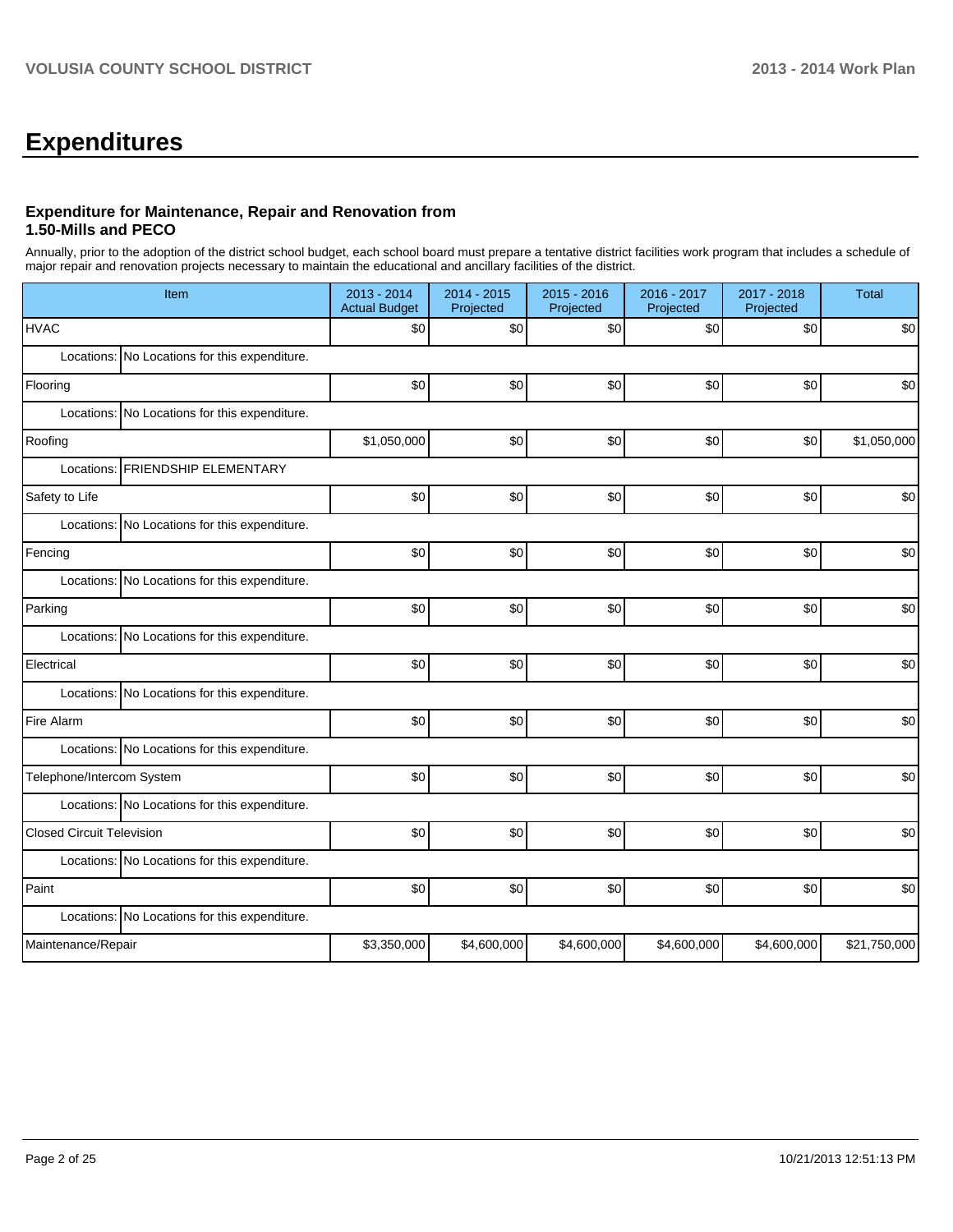Locations: ADMINISTRATIVE CENTER, ATLANTIC SENIOR HIGH, BICENTENNIAL PARK, BLUE LAKE ELEMENTARY, BREWSTER CENTER, CAMPBELL MIDDLE, CENTRAL WAREHOUSE & TRANSPORTATION, CHAMPION ELEMENTARY, CHISHOLM ELEMENTARY, CITRUS GROVE ELEMENTARY, CORONADO BEACH ELEMENTARY, CREEKSIDE MIDDLE, CYPRESS CREEK ELEMENTARY, DAVID C. HINSON SR., Daytona Transportation, DEBARY ELEMENTARY, DELAND MIDDLE, DELAND SENIOR HIGH, DELTONA LAKES ELEMENTARY, DELTONA MAINTENANCE & TRANSPORTATION, DELTONA MIDDLE, DELTONA SENIOR HIGH, DISCOVERY ELEMENTARY, EDGEWATER PUBLIC ELEMENTARY, EDITH I STARKE ELEMENTARY, ENTERPRISE ELEMENTARY, FACILITIES SERVICES, FOREST LAKE ELEMENTARY, FREEDOM ELEMENTARY, FRIENDSHIP ELEMENTARY, GALAXY MIDDLE, GEORGE W MARKS ELEMENTARY, HERBERT STREET CENTER, HERITAGE MIDDLE, HIGHBANKS LEARNING CENTER WEST, HOLLY HILL SCHOOL, HORIZON ELEMENTARY, INDIAN RIVER ELEMENTARY, LOUISE S MCINNIS ELEMENTARY, MAINLAND SENIOR HIGH, MANATEE COVE ELEMENTARY, NEW SMYRNA BEACH HIGH SCHOOL (NEW), NEW SMYRNA BEACH MIDDLE, ORANGE CITY ELEMENTARY, ORMOND BEACH ELEMENTARY, ORMOND BEACH MIDDLE, ORMOND BEACH TRANSPORTATION, ORTONA ELEMENTARY, OSCEOLA ELEMENTARY, OSTEEN ELEMENTARY, PALM TERRACE ELEMENTARY, PATHWAYS ELEMENTARY, PIERSON ELEMENTARY, PINE RIDGE SENIOR HIGH, PINE TRAIL ELEMENTARY, PORT ORANGE ELEMENTARY, PRIDE ELEMENTARY, R J LONGSTREET ELEMENTARY, READ-PATTILLO ELEMENTARY, RIVER SPRINGS MIDDLE SCHOOL, RIVERVIEW LEARNING CENTER, SEABREEZE SENIOR HIGH, SILVER SANDS MIDDLE, SOUTH DAYTONA ELEMENTARY, SOUTHWESTERN MIDDLE, SPIRIT ELEMENTARY, SPRUCE CREEK ELEMENTARY, SPRUCE CREEK SENIOR HIGH, SUGAR MILL ELEMENTARY, SUNRISE ELEMENTARY, SWEETWATER ELEMENTARY, T D TAYLOR MIDDLE HIGH, TIMBERCREST ELEMENTARY, TOMOKA ELEMENTARY, TURIE T SMALL ELEMENTARY, TURNBULL TRANSPORTATION, UNIVERSITY HIGH SCHOOL, VOLUSIA PINES ELEMENTARY, WALTER A HURST ELEMENTARY, WESTSIDE ELEMENTARY, WOODWARD AVENUE ELEMENTARY **Sub Total: \$4,400,000 \$4,600,000 \$4,600,000 \$4,600,000 \$4,600,000 \$22,800,000**

| <b>IPECO Maintenance Expenditures</b> | \$0 <sub>1</sub> | ሮሰ<br>Φ∪    | ሶስ<br>ას    | <b>SO</b>   | \$0         | \$0               |
|---------------------------------------|------------------|-------------|-------------|-------------|-------------|-------------------|
| 1.50 Mill Sub Total: I                | \$5,406,373      | \$5,606,373 | \$5,606,373 | \$5,606,373 | \$5,606,373 | \$27,831<br>1,865 |

| Other Items                                                                                                                                                                                                                                                                                                                                                                                                                                                                                                                                                                                                                                                                                                                                                                                                                                                                                                                                                                                                                                                                                                                                                                                                                                                                                                                                                                                                                                                                                                                                                                                                                                                                                                                                                                                                                                                                                                                                                                                                   | $2013 - 2014$<br><b>Actual Budget</b> | $2014 - 2015$<br>Projected | $2015 - 2016$<br>Projected | 2016 - 2017<br>Projected | $2017 - 2018$<br>Projected | Total       |
|---------------------------------------------------------------------------------------------------------------------------------------------------------------------------------------------------------------------------------------------------------------------------------------------------------------------------------------------------------------------------------------------------------------------------------------------------------------------------------------------------------------------------------------------------------------------------------------------------------------------------------------------------------------------------------------------------------------------------------------------------------------------------------------------------------------------------------------------------------------------------------------------------------------------------------------------------------------------------------------------------------------------------------------------------------------------------------------------------------------------------------------------------------------------------------------------------------------------------------------------------------------------------------------------------------------------------------------------------------------------------------------------------------------------------------------------------------------------------------------------------------------------------------------------------------------------------------------------------------------------------------------------------------------------------------------------------------------------------------------------------------------------------------------------------------------------------------------------------------------------------------------------------------------------------------------------------------------------------------------------------------------|---------------------------------------|----------------------------|----------------------------|--------------------------|----------------------------|-------------|
| <b>Allocationed Project Cost</b>                                                                                                                                                                                                                                                                                                                                                                                                                                                                                                                                                                                                                                                                                                                                                                                                                                                                                                                                                                                                                                                                                                                                                                                                                                                                                                                                                                                                                                                                                                                                                                                                                                                                                                                                                                                                                                                                                                                                                                              | \$1,000,000                           | \$1,000,000                | \$1,000,000                | \$1,000,000              | \$1,000,000                | \$5,000,000 |
| Locations ADMINISTRATIVE CENTER, ATLANTIC SENIOR HIGH, BLUE LAKE ELEMENTARY, BREWSTER CENTER, CAMPBELL MIDDLE,<br>CENTRAL WAREHOUSE & TRANSPORTATION, CHAMPION ELEMENTARY, CHISHOLM ELEMENTARY, CITRUS GROVE<br>ELEMENTARY, CORONADO BEACH ELEMENTARY, CREEKSIDE MIDDLE, CYPRESS CREEK ELEMENTARY, DAVID C. HINSON SR.,<br>Daytona Transportation, DEBARY ELEMENTARY, DELAND MIDDLE, DELAND SENIOR HIGH, DELTONA LAKES ELEMENTARY,<br>DELTONA MAINTENANCE & TRANSPORTATION, DELTONA MIDDLE, DELTONA SENIOR HIGH, DISCOVERY ELEMENTARY,<br>EDGEWATER PUBLIC ELEMENTARY, EDITH I STARKE ELEMENTARY, ENTERPRISE ELEMENTARY, FACILITIES SERVICES,<br>FOREST LAKE ELEMENTARY, FREEDOM ELEMENTARY, FRIENDSHIP ELEMENTARY, GALAXY MIDDLE, GEORGE W MARKS<br>ELEMENTARY, HERBERT STREET CENTER, HERITAGE MIDDLE, HIGHBANKS LEARNING CENTER WEST, HOLLY HILL SCHOOL,<br>HORIZON ELEMENTARY, INDIAN RIVER ELEMENTARY, LOUISE S MCINNIS ELEMENTARY, MAINLAND SENIOR HIGH, MANATEE<br>COVE ELEMENTARY, NEW SMYRNA BEACH HIGH SCHOOL (NEW), NEW SMYRNA BEACH MIDDLE, ORANGE CITY ELEMENTARY,<br>ORMOND BEACH ELEMENTARY, ORMOND BEACH MIDDLE, ORMOND BEACH TRANSPORTATION, ORTONA ELEMENTARY,<br>OSCEOLA ELEMENTARY, OSTEEN ELEMENTARY, PALM TERRACE ELEMENTARY, PATHWAYS ELEMENTARY, PIERSON<br>ELEMENTARY, PINE RIDGE SENIOR HIGH, PINE TRAIL ELEMENTARY, PORT ORANGE ELEMENTARY, PRIDE ELEMENTARY, R J<br>LONGSTREET ELEMENTARY, READ-PATTILLO ELEMENTARY, RIVER SPRINGS MIDDLE SCHOOL, RIVERVIEW LEARNING<br>CENTER, SEABREEZE SENIOR HIGH, SILVER SANDS MIDDLE, SOUTH DAYTONA ELEMENTARY, SOUTHWESTERN MIDDLE,<br>SPIRIT ELEMENTARY, SPRUCE CREEK ELEMENTARY, SPRUCE CREEK SENIOR HIGH, SUGAR MILL ELEMENTARY, SUNRISE<br>ELEMENTARY, SWEETWATER ELEMENTARY, T D TAYLOR MIDDLE HIGH, TIMBERCREST ELEMENTARY, TOMOKA ELEMENTARY,<br>TURIE T SMALL ELEMENTARY, TURNBULL TRANSPORTATION, UNIVERSITY HIGH SCHOOL, VOLUSIA PINES ELEMENTARY,<br>WALTER A HURST ELEMENTARY, WESTSIDE ELEMENTARY, WOODWARD AVENUE ELEMENTARY |                                       |                            |                            |                          |                            |             |
| lCO&DS Var                                                                                                                                                                                                                                                                                                                                                                                                                                                                                                                                                                                                                                                                                                                                                                                                                                                                                                                                                                                                                                                                                                                                                                                                                                                                                                                                                                                                                                                                                                                                                                                                                                                                                                                                                                                                                                                                                                                                                                                                    | \$6,373                               | \$6,373                    | \$6,373                    | \$6,373                  | \$6,373                    | \$31,865    |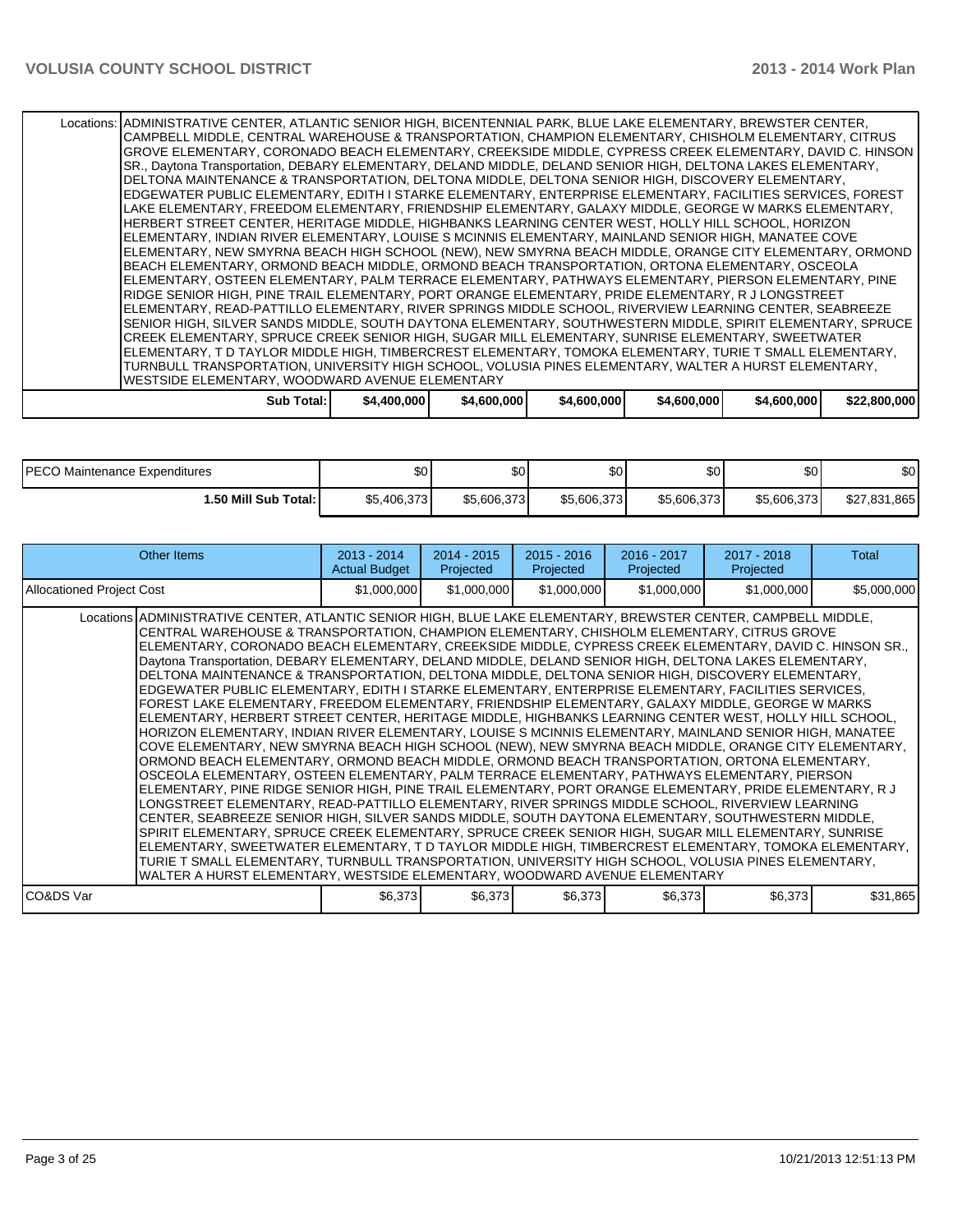Locations ADMINISTRATIVE CENTER, ATLANTIC SENIOR HIGH, BICENTENNIAL PARK, BLUE LAKE ELEMENTARY, BREWSTER CENTER, CAMPBELL MIDDLE, CENTRAL WAREHOUSE & TRANSPORTATION, CHAMPION ELEMENTARY, CHISHOLM ELEMENTARY, CITRUS GROVE ELEMENTARY, CORONADO BEACH ELEMENTARY, CREEKSIDE MIDDLE, CYPRESS CREEK ELEMENTARY, DAVID C. HINSON SR., Daytona Transportation, DEBARY ELEMENTARY, DELAND MIDDLE, DELAND SENIOR HIGH, DELTONA LAKES ELEMENTARY, DELTONA MAINTENANCE & TRANSPORTATION, DELTONA MIDDLE, DELTONA SENIOR HIGH, DISCOVERY ELEMENTARY, EDGEWATER PUBLIC ELEMENTARY, EDITH I STARKE ELEMENTARY, ENTERPRISE ELEMENTARY, FACILITIES SERVICES, FOREST LAKE ELEMENTARY, FREEDOM ELEMENTARY, FRIENDSHIP ELEMENTARY, GALAXY MIDDLE, GEORGE W MARKS ELEMENTARY, HERBERT STREET CENTER, HIGHBANKS LEARNING CENTER WEST, HOLLY HILL SCHOOL, HORIZON ELEMENTARY, INDIAN RIVER ELEMENTARY, LOUISE S MCINNIS ELEMENTARY, MAINLAND SENIOR HIGH, MANATEE COVE ELEMENTARY, NEW SMYRNA BEACH HIGH SCHOOL (NEW), NEW SMYRNA BEACH MIDDLE, ORANGE CITY ELEMENTARY, ORMOND BEACH ELEMENTARY, ORMOND BEACH MIDDLE, ORMOND BEACH TRANSPORTATION, ORTONA ELEMENTARY, OSCEOLA ELEMENTARY, OSTEEN ELEMENTARY, PALM TERRACE ELEMENTARY, PATHWAYS ELEMENTARY, PIERSON ELEMENTARY, PINE RIDGE SENIOR HIGH, PINE TRAIL ELEMENTARY, PORT ORANGE ELEMENTARY, PRIDE ELEMENTARY, R J LONGSTREET ELEMENTARY, READ-PATTILLO ELEMENTARY, RIVER SPRINGS MIDDLE SCHOOL, RIVERVIEW LEARNING CENTER, SEABREEZE SENIOR HIGH, SILVER SANDS MIDDLE, SOUTH DAYTONA ELEMENTARY, SOUTHWESTERN MIDDLE, SPIRIT ELEMENTARY, SPRUCE CREEK ELEMENTARY, SPRUCE CREEK SENIOR HIGH, SUGAR MILL ELEMENTARY, SUNRISE ELEMENTARY, SWEETWATER ELEMENTARY, T D TAYLOR MIDDLE HIGH, TIMBERCREST ELEMENTARY, TOMOKA ELEMENTARY, TURIE T SMALL ELEMENTARY, TURNBULL TRANSPORTATION, UNIVERSITY HIGH SCHOOL, VOLUSIA PINES ELEMENTARY, WALTER A HURST ELEMENTARY, WESTSIDE ELEMENTARY, WOODWARD AVENUE ELEMENTARY **Total: \$5,406,373 \$5,606,373 \$5,606,373 \$5,606,373 \$5,606,373 \$27,831,865**

#### **Local 1.50 Mill Expenditure For Maintenance, Repair and Renovation**

Anticipated expenditures expected from local funding sources over the years covered by the current work plan.

| Item                                                         | $2013 - 2014$<br><b>Actual Budget</b> | $2014 - 2015$<br>Projected | $2015 - 2016$<br>Projected | 2016 - 2017<br>Projected | 2017 - 2018<br>Projected | <b>Total</b>  |
|--------------------------------------------------------------|---------------------------------------|----------------------------|----------------------------|--------------------------|--------------------------|---------------|
| Remaining Maint and Repair from 1.5 Mills                    | \$5,406,373                           | \$5,606,373                | \$5,606,373                | \$5,606,373              | \$5,606,373              | \$27,831,865  |
| Maintenance/Repair Salaries                                  | \$12,950,000                          | \$10,507,250               | \$8,007,250                | \$5,507,250              | \$3,007,250              | \$39,979,000  |
| <b>School Bus Purchases</b>                                  | \$4,116,030                           | \$3,125,000                | \$3,125,000                | \$3,125,000              | \$3,125,000              | \$16,616,030  |
| <b>Other Vehicle Purchases</b>                               | \$0                                   | \$0                        | \$0                        | \$0                      | \$0                      | \$0           |
| <b>Capital Outlay Equipment</b>                              | \$500,000                             | \$500,000                  | \$500,000                  | \$500,000                | \$500,000                | \$2,500,000   |
| Rent/Lease Payments                                          | \$0                                   | \$0                        | \$0                        | \$0                      | \$0                      | \$0           |
| <b>COP Debt Service</b>                                      | \$23,799,528                          | \$23,802,265               | \$23,800,615               | \$23,801,915             | \$23,802,365             | \$119,006,688 |
| Rent/Lease Relocatables                                      | \$100,000                             | \$100,000                  | \$100,000                  | \$100,000                | \$100,000                | \$500,000     |
| <b>Environmental Problems</b>                                | \$0                                   | \$0                        | \$0                        | \$0                      | \$0                      | \$0           |
| ls.1011.14 Debt Service                                      | \$0                                   | \$0                        | \$0                        | \$0                      | \$0                      | \$0           |
| <b>Special Facilities Construction Account</b>               | \$0                                   | \$0                        | \$0                        | \$0                      | \$0                      | \$0           |
| Premiums for Property Casualty Insurance - 1011.71<br>(4a,b) | \$0                                   | \$0                        | \$0                        | \$0                      | \$0                      | \$0           |
| Qualified School Construction Bonds (QSCB)                   | $\Omega$                              | \$0                        | \$0                        | \$0                      | \$0                      | \$0           |
| Qualified Zone Academy Bonds (QZAB)                          | \$0                                   | \$0                        | \$0                        | \$0                      | \$0                      | \$0           |
| Technology                                                   | \$3,000,000                           | \$3,000,000                | \$3,000,000                | \$3,000,000              | \$3,000,000              | \$15,000,000  |
| Portable Moves & Compliance                                  | \$250,000                             | \$250,000                  | \$250,000                  | \$250,000                | \$250,000                | \$1,250,000   |
| <b>Local Expenditure Totals:</b>                             | \$50,121,931                          | \$46,890,888               | \$44,389,238               | \$41,890,538             | \$39,390,988             | \$222,683,583 |

## **Revenue**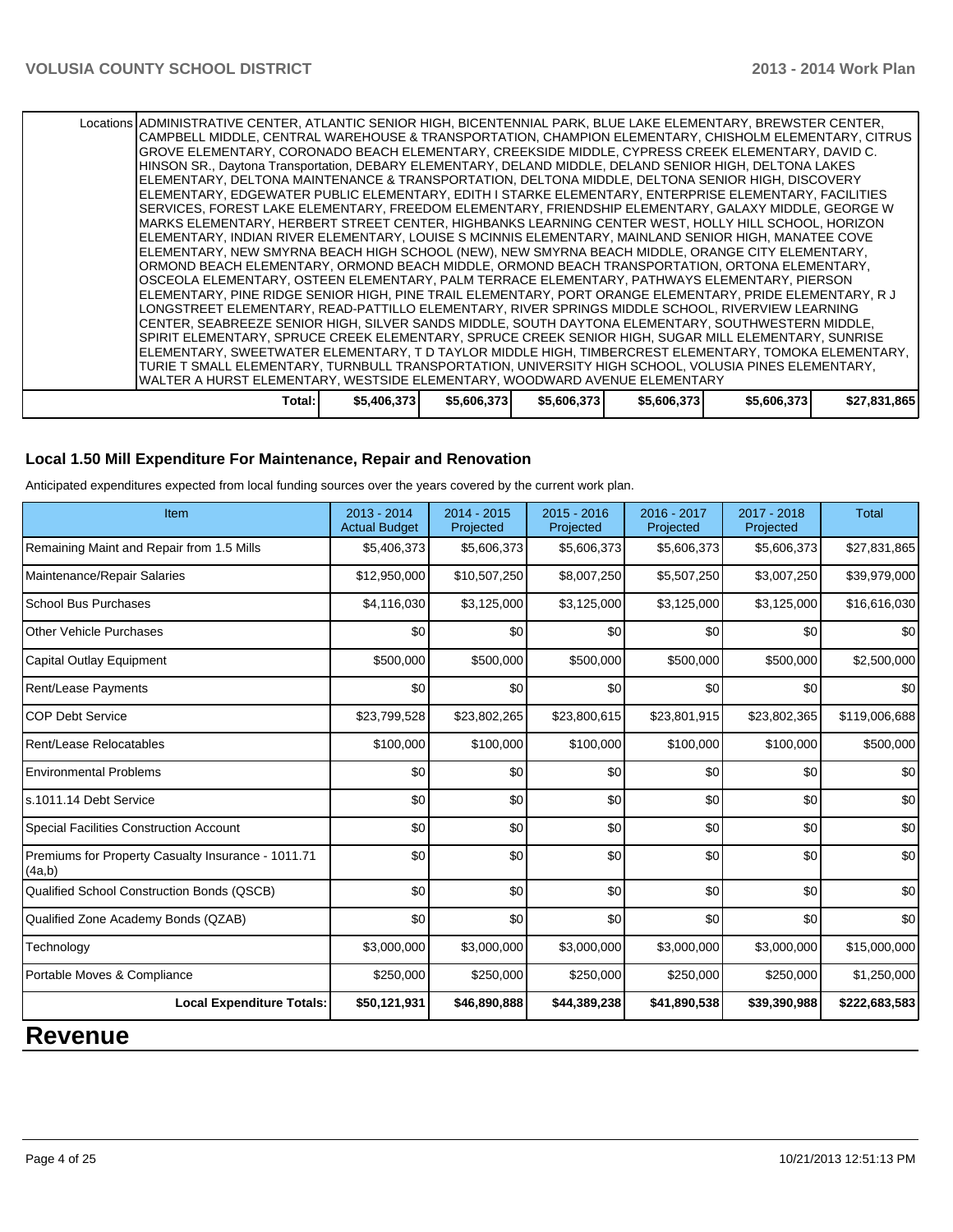#### **1.50 Mill Revenue Source**

Schedule of Estimated Capital Outlay Revenue from each currently approved source which is estimated to be available for expenditures on the projects included in the tentative district facilities work program. All amounts are NET after considering carryover balances, interest earned, new COP's, 1011.14 and 1011.15 loans, etc. Districts cannot use 1.5-Mill funds for salaries except for those explicitly associated with maintenance/repair projects. (1011.71 (5), F.S.)

| <b>Item</b>                                                                       | Fund | $2013 - 2014$<br><b>Actual Value</b> | $2014 - 2015$<br>Projected | $2015 - 2016$<br>Projected | 2016 - 2017<br>Projected | $2017 - 2018$<br>Projected | Total             |
|-----------------------------------------------------------------------------------|------|--------------------------------------|----------------------------|----------------------------|--------------------------|----------------------------|-------------------|
| (1) Non-exempt property<br>assessed valuation                                     |      | \$27,144,412,500                     | \$27,144,412,500           | \$27,415,856,944           | \$27,690,015,278         | \$27,966,915,972           | \$137,361,613,194 |
| (2) The Millege projected for<br>discretionary capital outlay per<br>ls.1011.71   |      | 1.50                                 | 1.50                       | 1.50                       | 1.50                     | 1.50                       |                   |
| (3) Full value of the 1.50-Mill<br>discretionary capital outlay per<br>ls.1011.71 |      | \$45,602,613                         | \$45,602,613               | \$46,058,640               | \$46,519,226             | \$46,984,419               | \$230,767,511     |
| $(4)$ Value of the portion of the 1.50<br>-Mill ACTUALLY levied                   | 370  | \$39,087,954                         | \$39,087,954               | \$39,478,834               | \$39,873,622             | \$40,272,359               | \$197,800,723     |
| $(5)$ Difference of lines (3) and (4)                                             |      | \$6,514,659                          | \$6,514,659                | \$6,579,806                | \$6,645,604              | \$6,712,060                | \$32,966,788      |

#### **PECO Revenue Source**

The figure in the row designated "PECO Maintenance" will be subtracted from funds available for new construction because PECO maintenance dollars cannot be used for new construction.

| Item                                  | Fund | $2013 - 2014$<br><b>Actual Budget</b> | $2014 - 2015$<br>Projected | $2015 - 2016$<br>Projected | 2016 - 2017<br>Projected | 2017 - 2018<br>Projected | Total |
|---------------------------------------|------|---------------------------------------|----------------------------|----------------------------|--------------------------|--------------------------|-------|
| <b>PECO New Construction</b>          | 340  | \$0 <sub>1</sub>                      | \$0                        | \$0 <sub>1</sub>           | \$0 <sub>0</sub>         | \$0                      | \$0   |
| <b>IPECO Maintenance Expenditures</b> |      | <b>\$0</b>                            | \$0                        | \$0 <sub>1</sub>           | \$0                      | \$0                      | \$0   |
|                                       |      | \$O I                                 | \$0                        | \$0 <sub>1</sub>           | \$0                      | \$0                      | \$0   |

#### **CO & DS Revenue Source**

Revenue from Capital Outlay and Debt Service funds.

| Item                                            | Fund | $2013 - 2014$<br><b>Actual Budget</b> | $2014 - 2015$<br>Projected | $2015 - 2016$<br>Projected | $2016 - 2017$<br>Projected | $2017 - 2018$<br>Projected | Total       |
|-------------------------------------------------|------|---------------------------------------|----------------------------|----------------------------|----------------------------|----------------------------|-------------|
| CO & DS Cash Flow-through<br><b>Distributed</b> | 360  | \$315.989                             | \$315.989                  | \$315.989                  | \$315.989                  | \$315.989                  | \$1,579,945 |
| CO & DS Interest on<br>Undistributed CO         | 360  | \$20,384                              | \$20,384                   | \$20,384                   | \$20,384                   | \$20,384                   | \$101,920   |
|                                                 |      | \$336,373                             | \$336,373                  | \$336,373                  | \$336,373                  | \$336,373                  | \$1,681,865 |

#### **Fair Share Revenue Source**

All legally binding commitments for proportionate fair-share mitigation for impacts on public school facilities must be included in the 5-year district work program.

Nothing reported for this section.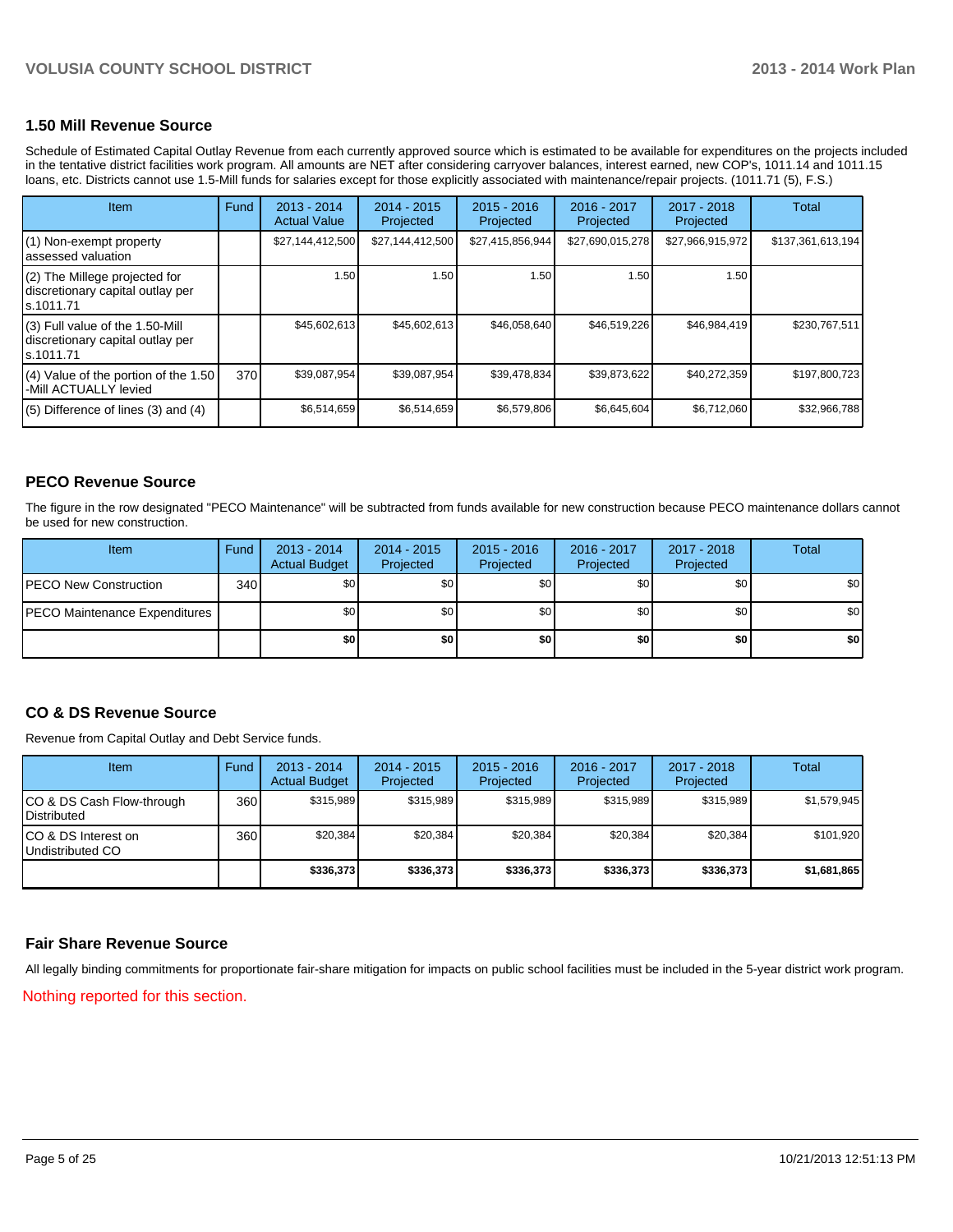#### **Sales Surtax Referendum**

Specific information about any referendum for a 1-cent or ½-cent surtax referendum during the previous year.

**Did the school district hold a surtax referendum during the past fiscal year 2012 - 2013?**

#### No

#### **Additional Revenue Source**

Any additional revenue sources

| Item                                                                                                                      | 2013 - 2014<br><b>Actual Value</b> | 2014 - 2015<br>Projected | 2015 - 2016<br>Projected | 2016 - 2017<br>Projected | 2017 - 2018<br>Projected | <b>Total</b>      |
|---------------------------------------------------------------------------------------------------------------------------|------------------------------------|--------------------------|--------------------------|--------------------------|--------------------------|-------------------|
| Proceeds from a s.1011.14/15 F.S. Loans                                                                                   | \$0                                | \$0                      | \$0                      | \$0                      | \$0                      | \$0               |
| District Bonds - Voted local bond<br>referendum proceeds per s.9, Art VII<br><b>State Constitution</b>                    | \$0                                | \$0                      | \$0                      | \$0                      | \$0                      | \$0               |
| Proceeds from Special Act Bonds                                                                                           | \$0                                | \$0                      | \$0                      | \$0                      | \$0                      | \$0               |
| Estimated Revenue from CO & DS Bond<br>Sale                                                                               | \$0                                | \$0                      | \$0                      | \$0                      | \$0                      | \$0               |
| Proceeds from Voted Capital<br>Improvements millage                                                                       | \$0                                | \$0                      | \$0                      | \$0                      | \$0                      | \$0               |
| Other Revenue for Other Capital Projects                                                                                  | \$0                                | \$0                      | \$0                      | \$0                      | \$0                      | \$0               |
| Proceeds from 1/2 cent sales surtax<br>authorized by school board                                                         | \$32,017,000                       | \$32,337,170             | \$32,660,542             | \$16,493,574             | \$0                      | \$113,508,286     |
| Proceeds from local governmental<br>infrastructure sales surtax                                                           | \$0                                | \$0                      | \$0                      | \$0                      | \$0                      | \$0               |
| Proceeds from Certificates of<br>Participation (COP's) Sale                                                               | \$0                                | \$0                      | \$0                      | \$0                      | \$0                      | \$0               |
| Classrooms First Bond proceeds amount<br>authorized in FY 1997-98                                                         | \$0                                | \$0                      | \$0                      | \$0                      | \$0                      | \$0               |
| <b>Classrooms for Kids</b>                                                                                                | \$0                                | \$0                      | \$0                      | \$0                      | \$0                      | \$0               |
| <b>District Equity Recognition</b>                                                                                        | \$0                                | \$0                      | \$0                      | \$0                      | \$0                      | \$0               |
| <b>Federal Grants</b>                                                                                                     | \$0                                | \$0                      | \$0                      | \$0                      | \$0                      | \$0               |
| Proportionate share mitigation (actual<br>cash revenue only, not in kind donations)                                       | \$0                                | \$0                      | \$0                      | \$0                      | \$0                      | \$0               |
| Impact fees received                                                                                                      | \$500,000                          | \$1,500,000              | \$3,000,000              | \$3,000,000              | \$3,000,000              | \$11,000,000      |
| Private donations                                                                                                         | \$0                                | \$0                      | \$0                      | \$0                      | \$0                      | \$0               |
| Grants from local governments or not-for-<br>profit organizations                                                         | \$0                                | \$0                      | \$0                      | \$0                      | \$0                      | \$0               |
| Interest, Including Profit On Investment                                                                                  | \$0                                | \$0                      | \$0                      | \$0                      | \$0                      | \$0               |
| Revenue from Bonds pledging proceeds<br>from 1 cent or 1/2 cent Sales Surtax                                              | \$0                                | \$0                      | \$0                      | \$0                      | \$0                      | \$0               |
| <b>Total Fund Balance Carried Forward</b>                                                                                 | \$48,863,477                       | \$43,215,319             | \$42,114,547             | \$45,730,802             | \$56,176,453             | \$236,100,598     |
| General Capital Outlay Obligated Fund<br><b>Balance Carried Forward From Total</b><br><b>Fund Balance Carried Forward</b> | (\$43,215,319)                     | (\$42, 114, 547)         | (\$45,730,802)           | (\$56,176,453)           | (\$42,894,197)           | (\$230, 131, 318) |
| <b>Special Facilities Construction Account</b>                                                                            | \$0                                | \$0                      | \$0                      | \$0                      | \$0                      | \$0               |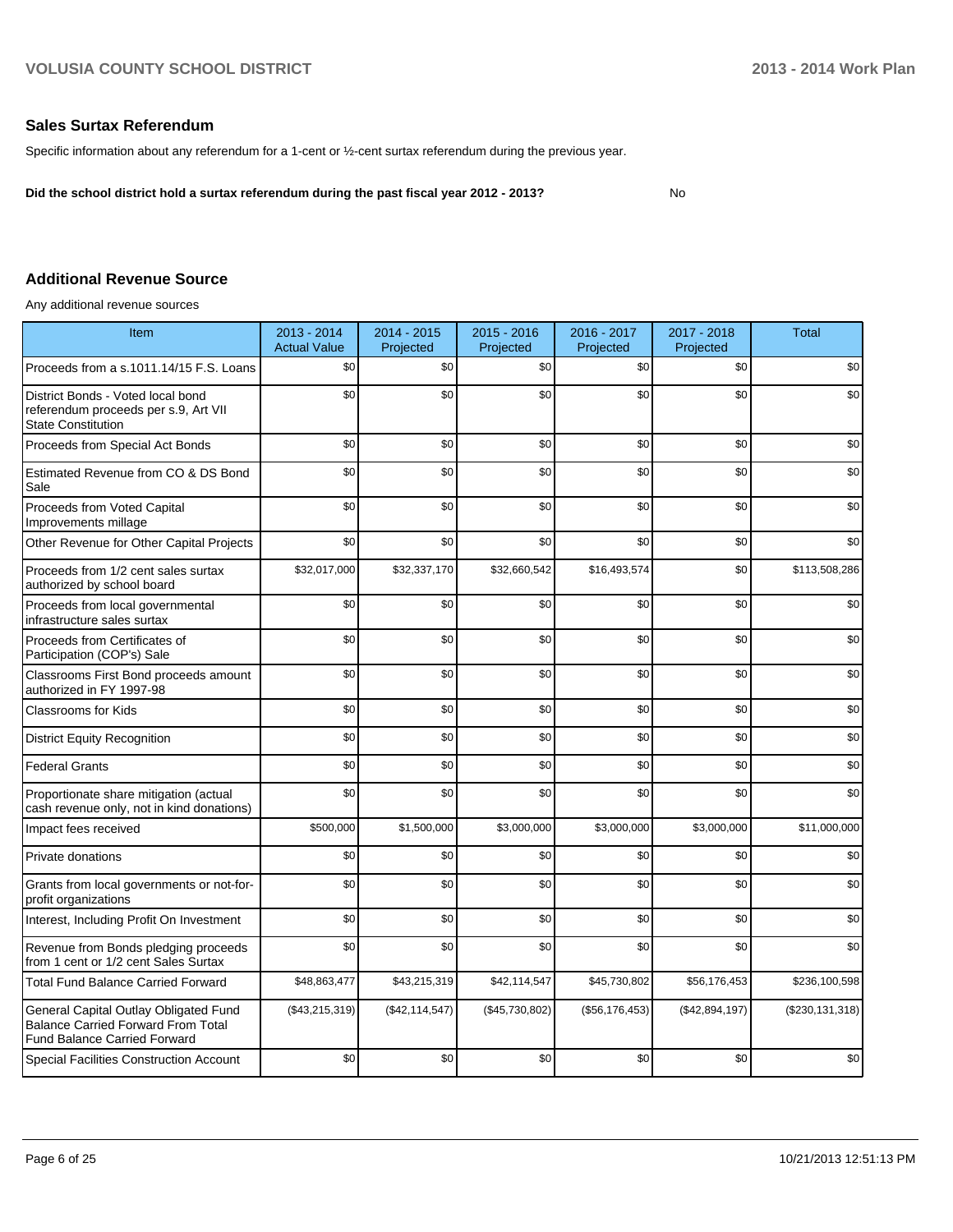| 10ne Cent - 1/2 Cent Sales Surtax Debt<br><b>I Service From Total Fund Balance Carried I</b><br><b>IForward</b> | (\$27,467,554) | (S27, 471, 381) | (\$27,470,256) | (\$6,867,380)    | \$0          | (\$89,276,571)   |
|-----------------------------------------------------------------------------------------------------------------|----------------|-----------------|----------------|------------------|--------------|------------------|
| Capital Outlay Projects Funds Balance<br>ICarried Forward From Total Fund<br><b>Balance Carried Forward</b>     | \$0            | \$0             | \$0            | \$0 <sub>0</sub> | \$0          | \$0 <sub>1</sub> |
| Subtotal                                                                                                        | \$10.697.604   | \$7.466.561     | \$4.574.031    | \$2.180.543      | \$16.282.256 | \$41.200.995     |

## **Total Revenue Summary**

| <b>Item Name</b>                                               | $2013 - 2014$<br><b>Budget</b> | $2014 - 2015$<br>Projected | $2015 - 2016$<br>Projected | 2016 - 2017<br>Projected | $2017 - 2018$<br>Projected | <b>Five Year Total</b> |
|----------------------------------------------------------------|--------------------------------|----------------------------|----------------------------|--------------------------|----------------------------|------------------------|
| Local 1.5 Mill Discretionary Capital Outlay<br><b>IRevenue</b> | \$39,087,954                   | \$39.087.954               | \$39.478.834               | \$39.873.622             | \$40,272,359               | \$197,800,723          |
| IPECO and 1.5 Mill Maint and Other 1.5<br>Mill Expenditures    | (S50, 121, 931)                | (S46.890.888)              | (\$44,389,238)             | (S41, 890, 538)          | (\$39,390,988)             | (\$222,683,583)        |
| <b>IPECO Maintenance Revenue</b>                               | \$0                            | \$0                        | \$0                        | \$0                      | \$0                        | \$0 <sub>1</sub>       |
| Available 1.50 Mill for New<br>l Construction                  | $($ \$11,033,977)              | (S7,802,934)               | ( \$4,910,404)             | (S2,016,916)             | \$881,371                  | (\$24,882,860)         |

| <b>Item Name</b>                      | $2013 - 2014$<br><b>Budget</b> | $2014 - 2015$<br>Projected | $2015 - 2016$<br>Projected | 2016 - 2017<br>Projected | $2017 - 2018$<br>Projected | <b>Five Year Total</b> |
|---------------------------------------|--------------------------------|----------------------------|----------------------------|--------------------------|----------------------------|------------------------|
| ICO & DS Revenue                      | \$336,373                      | \$336,373                  | \$336.373                  | \$336,373                | \$336,373                  | \$1,681,865            |
| <b>IPECO New Construction Revenue</b> | \$0 <sub>1</sub>               | \$0                        | \$0                        | \$0                      | \$0                        | \$0 <sub>1</sub>       |
| <b>IOther/Additional Revenue</b>      | \$10,697,604                   | \$7,466,561                | \$4,574,031                | \$2,180,543              | \$16,282,256               | \$41,200,995           |
| <b>Total Additional Revenuel</b>      | \$11,033,977                   | \$7,802,934                | \$4,910,404                | \$2,516,916              | \$16,618,629               | \$42,882,860           |
| Total Available Revenue               | \$0                            | \$0                        | \$0                        | \$500,000                | \$17,500,000               | \$18,000,000           |

## **Project Schedules**

## **Capacity Project Schedules**

A schedule of capital outlay projects necessary to ensure the availability of satisfactory classrooms for the projected student enrollment in K-12 programs.

| <b>Project Description</b> | Location                              |                          | $2013 - 2014$    | $2014 - 2015$ | $2015 - 2016$ | 2016 - 2017 | 2017 - 2018  | Total            | Funded |
|----------------------------|---------------------------------------|--------------------------|------------------|---------------|---------------|-------------|--------------|------------------|--------|
| <b>Replacemet Facility</b> | <b>IPIERSON</b><br><b>IELEMENTARY</b> | Planned<br>Cost:         | \$0 <sub>l</sub> | \$0           | \$0           | \$500,000   | \$17,500,000 | \$18,000,000 Yes |        |
|                            |                                       | <b>Student Stations:</b> |                  |               |               |             |              |                  |        |
|                            |                                       | Total Classrooms:        |                  |               |               |             |              |                  |        |
|                            |                                       | Gross Sq Ft:             |                  |               |               |             | 98,000       | 98,000           |        |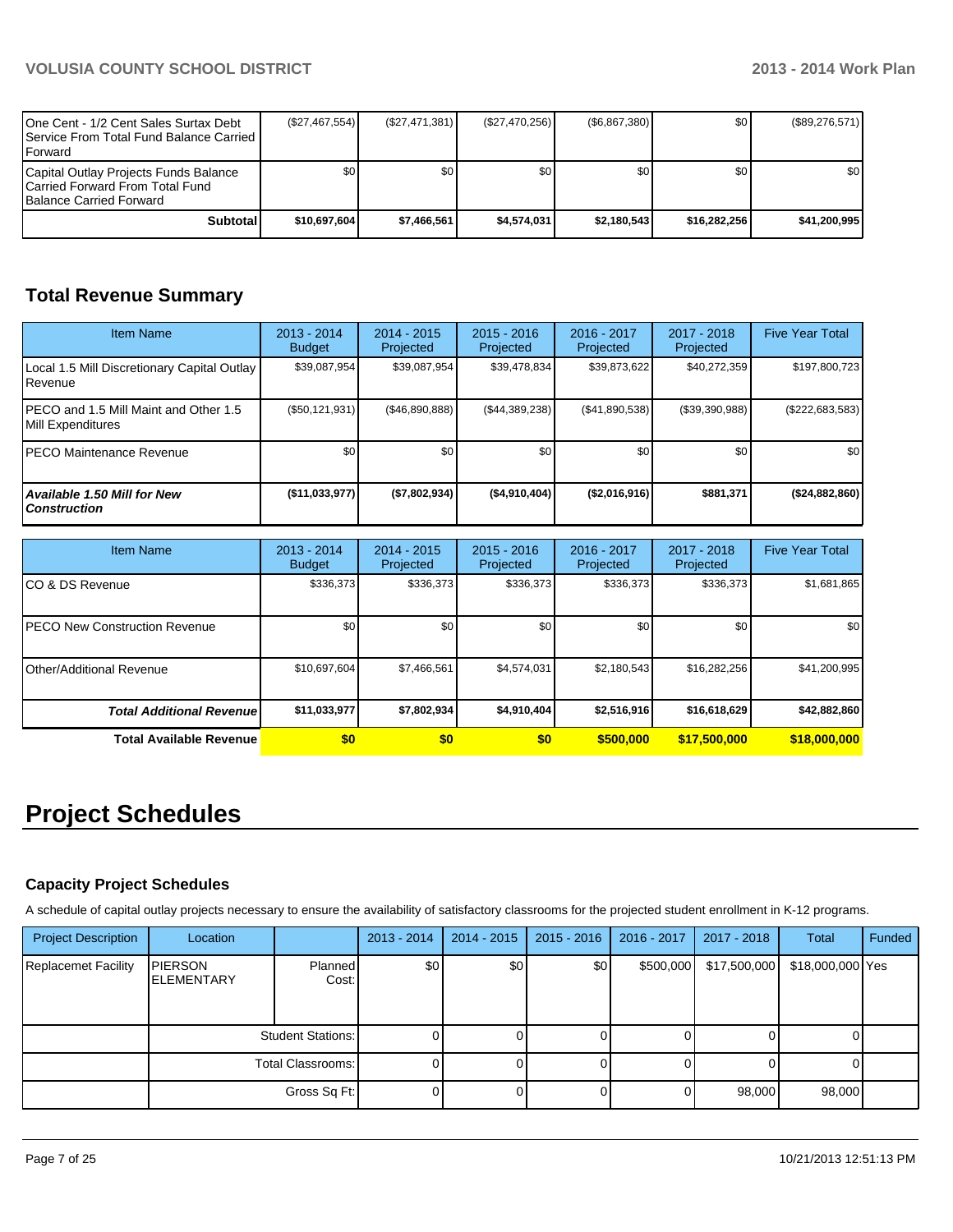| <b>Planned Cost:</b>     | \$0 | \$0 | \$0 | \$500,000   \$17,500,000 | \$18,000,000 |
|--------------------------|-----|-----|-----|--------------------------|--------------|
| <b>Student Stations:</b> |     |     |     |                          | 0            |
| <b>Total Classrooms:</b> |     |     |     |                          | 0            |
| Gross Sq Ft:             |     |     |     | 98,000                   | 98,000       |

#### **Other Project Schedules**

Major renovations, remodeling, and additions of capital outlay projects that do not add capacity to schools.

| <b>Project Description</b>                               | Location | $2013 - 2014$<br><b>Actual Budget</b> | $2014 - 2015$<br>Projected | $2015 - 2016$<br>Projected | 2016 - 2017<br>Projected | 2017 - 2018<br>Projected | Total | Funded |
|----------------------------------------------------------|----------|---------------------------------------|----------------------------|----------------------------|--------------------------|--------------------------|-------|--------|
| Project description not specified Location not specified |          | \$0                                   | \$0I                       | ا30                        | \$OI                     | \$0 <sub>1</sub>         |       | \$0 No |
|                                                          |          | \$0                                   | \$0 I                      | <b>\$0</b>                 | \$0                      | \$0                      | \$0   |        |

#### **Additional Project Schedules**

Any projects that are not identified in the last approved educational plant survey.

Nothing reported for this section.

### **Non Funded Growth Management Project Schedules**

Schedule indicating which projects, due to planned development, that CANNOT be funded from current revenues projected over the next five years.

Nothing reported for this section.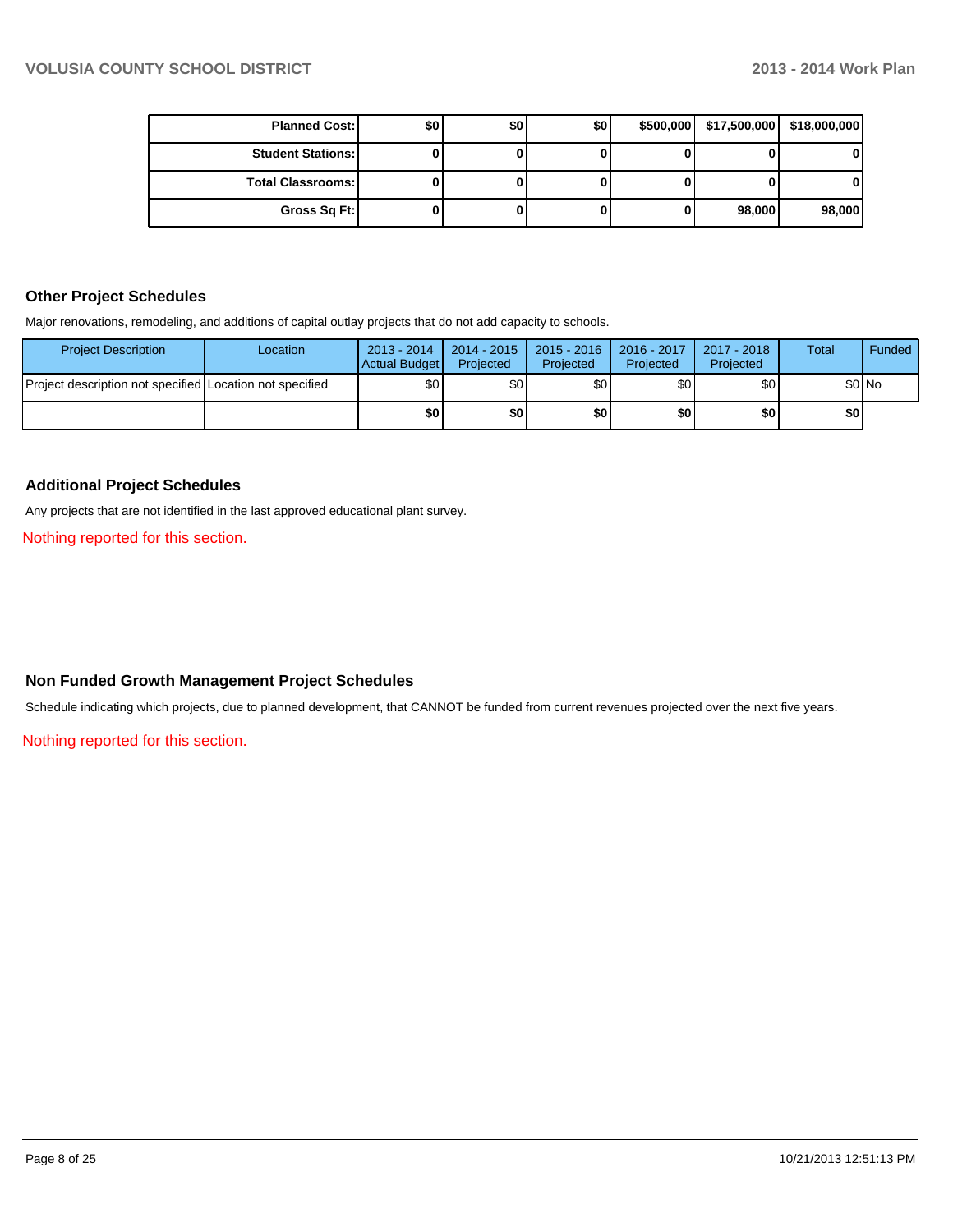## **Capacity Tracking**

| Location                                        | $2013 -$<br>2014 Satis.<br>Stu. Sta. | Actual<br>$2013 -$<br><b>2014 FISH</b><br>Capacity | Actual<br>$2012 -$<br>2013<br><b>COFTE</b> | # Class<br><b>Rooms</b> | Actual<br>Average<br>$2013 -$<br>2014 Class<br><b>Size</b> | Actual<br>$2013 -$<br>2014<br><b>Utilization</b> | <b>New</b><br>Stu.<br>Capacity | <b>New</b><br>Rooms to<br>be<br>Added/Re<br>moved | Projected<br>$2017 -$<br>2018<br><b>COFTE</b> | Projected<br>$2017 -$<br>2018<br><b>Utilization</b> | Projected<br>$2017 -$<br>2018 Class<br><b>Size</b> |
|-------------------------------------------------|--------------------------------------|----------------------------------------------------|--------------------------------------------|-------------------------|------------------------------------------------------------|--------------------------------------------------|--------------------------------|---------------------------------------------------|-----------------------------------------------|-----------------------------------------------------|----------------------------------------------------|
| <b>BONNER ELEMENTARY</b>                        | 339                                  | $\Omega$                                           | $\Omega$                                   | 30                      | $\Omega$                                                   | 0.00%                                            | $\Omega$                       | $\Omega$                                          | $\Omega$                                      | 0.00%                                               | $\mathbf 0$                                        |
| <b>BLUE LAKE</b><br><b>ELEMENTARY</b>           | 835                                  | 835                                                | 606                                        | 43                      | 14                                                         | 73.00 %                                          | $\Omega$                       | $\Omega$                                          | 683                                           | 82.00%                                              | 16                                                 |
| <b>TOMOKA ELEMENTARY</b>                        | 1,062                                | 1,062                                              | 715                                        | 54                      | 13                                                         | 67.00 %                                          | 0                              | $\Omega$                                          | 720                                           | 68.00 %                                             | 13                                                 |
| <b>CAMPBELL MIDDLE</b>                          | 1,251                                | 1,125                                              | 949                                        | 53                      | 18                                                         | 84.00 %                                          | 0                              | $\Omega$                                          | 939                                           | 83.00 %                                             | 18                                                 |
| <b>PATHWAYS</b><br><b>ELEMENTARY</b>            | 725                                  | 725                                                | 685                                        | 38                      | 18                                                         | 95.00 %                                          | $\Omega$                       | $\Omega$                                          | 700                                           | 97.00 %                                             | 18                                                 |
| <b>PINE TRAIL</b><br><b>ELEMENTARY</b>          | 918                                  | 918                                                | 705                                        | 47                      | 15                                                         | 77.00 %                                          | $\Omega$                       | $\Omega$                                          | 700                                           | 76.00 %                                             | 15                                                 |
| <b>CHAMPION</b><br><b>ELEMENTARY</b>            | 775                                  | 775                                                | 585                                        | 41                      | 14                                                         | 75.00 %                                          | 0                              | $\Omega$                                          | 600                                           | 77.00 %                                             | 15                                                 |
| <b>CITRUS GROVE</b><br><b>ELEMENTARY</b>        | 764                                  | 764                                                | 760                                        | 41                      | 19                                                         | 99.00 %                                          | 0                              | 4                                                 | 805                                           | 105.00%                                             | 18                                                 |
| <b>CYPRESS CREEK</b><br><b>ELEMENTARY</b>       | 754                                  | 754                                                | 774                                        | 40                      | 19                                                         | 103.00 %                                         | 0                              | $\overline{2}$                                    | 800                                           | 106.00%                                             | 19                                                 |
| <b>RIVER SPRINGS</b><br><b>MIDDLE SCHOOL</b>    | 1,700                                | 1,530                                              | 1,417                                      | 73                      | 19                                                         | 93.00 %                                          | 0                              | $\Omega$                                          | 1,400                                         | 92.00 %                                             | 19                                                 |
| UNIVERSITY HIGH<br><b>SCHOOL</b>                | 2,808                                | 2,667                                              | 2,486                                      | 120                     | 21                                                         | 93.00 %                                          | $\overline{0}$                 | $\Omega$                                          | 2,525                                         | 95.00 %                                             | 21                                                 |
| <b>NEW SMYRNA BEACH</b><br>HIGH SCHOOL (NEW)    | 2,430                                | 2,308                                              | 1,810                                      | 102                     | 18                                                         | 78.00 %                                          | 0                              | $\Omega$                                          | 1,800                                         | 78.00 %                                             | 18                                                 |
| PRIDE ELEMENTARY                                | 765                                  | 765                                                | 520                                        | 40                      | 13                                                         | 68.00 %                                          | 0                              | $\Omega$                                          | 525                                           | 69.00 %                                             | 13                                                 |
| <b>HERBERT STREET</b><br><b>CENTER</b>          | 185                                  | 0                                                  | $\Omega$                                   | 8                       | 0                                                          | 0.00%                                            | 0                              | $\Omega$                                          | $\Omega$                                      | 0.00%                                               | $\mathbf 0$                                        |
| <b>FREEDOM</b><br><b>ELEMENTARY</b>             | 826                                  | 826                                                | 648                                        | 43                      | 15                                                         | 78.00 %                                          | 0                              | $\Omega$                                          | 678                                           | 82.00%                                              | 16                                                 |
| <b>CREEKSIDE MIDDLE</b>                         | 1,258                                | 1,132                                              | 1,141                                      | 53                      | 22                                                         | 101.00 %                                         | $\overline{0}$                 | $\Omega$                                          | 1,176                                         | 104.00%                                             | 22                                                 |
| <b>HIGHBANKS LEARNING</b><br><b>CENTER WEST</b> | 124                                  | 124                                                | 56                                         | 13                      | $\vert 4 \vert$                                            | 45.00 %                                          | 0                              | $\Omega$                                          | 55                                            | 44.00 %                                             | $\overline{4}$                                     |
| <b>SPIRIT ELEMENTARY</b>                        | 988                                  | 988                                                | 663                                        | 51                      | 13                                                         | 67.00 %                                          | 0                              | $\Omega$                                          | 670                                           | 68.00 %                                             | 13                                                 |
| DAVID C. HINSON SR.                             | 1,184                                | 1,065                                              | 882                                        | 53                      | 17                                                         | 83.00 %                                          | 0                              | $\Omega$                                          | 885                                           | 83.00 %                                             | 17                                                 |
| <b>MANATEE COVE</b><br><b>ELEMENTARY</b>        | 950                                  | 950                                                | 746                                        | 49                      | 15 <sup>1</sup>                                            | 78.00 %                                          | $\overline{0}$                 | $\overline{0}$                                    | 739                                           | 78.00%                                              | 15                                                 |
| <b>VOLUSIA PINES</b><br><b>ELEMENTARY</b>       | 695                                  | 695                                                | 588                                        | 35                      | 17                                                         | 85.00 %                                          | $\overline{0}$                 | $\Omega$                                          | 590                                           | 85.00 %                                             | 17                                                 |
| PINE RIDGE SENIOR<br> HIGH                      | 2,236                                | 2,124                                              | 1,635                                      | 95                      | 17                                                         | 77.00 %                                          | $\overline{0}$                 | $\Omega$                                          | 1,600                                         | 75.00 %                                             | 17                                                 |
| <b>FOREST LAKE</b><br><b>ELEMENTARY</b>         | 733                                  | 733                                                | 716                                        | 38                      | 19                                                         | 98.00 %                                          | 0                              | $\mathbf 0$                                       | 654                                           | 89.00 %                                             | 17                                                 |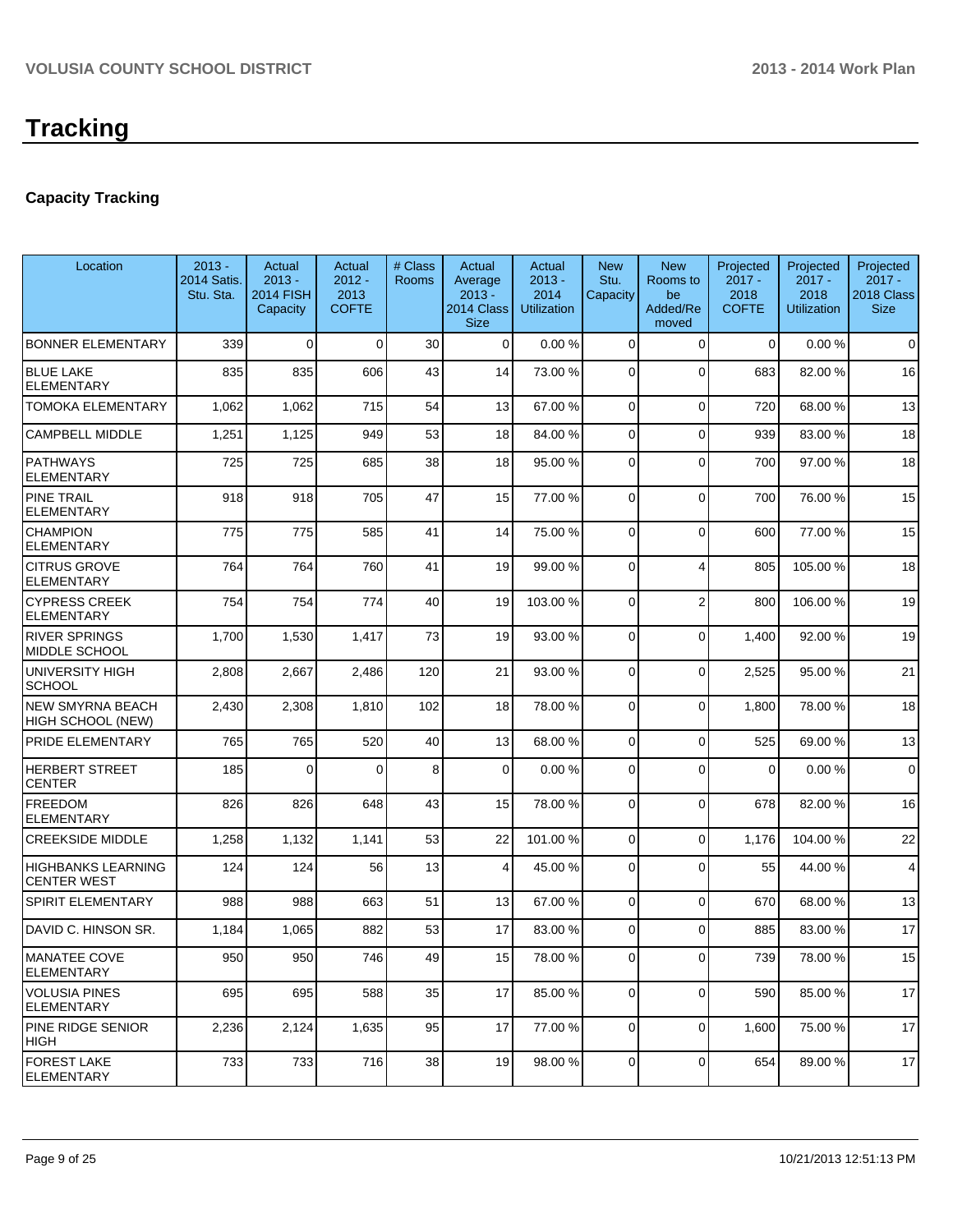| FRIENDSHIP<br><b>ELEMENTARY</b>              | 659      | 659      | 458      | 35  | 13              | 69.00 % | $\overline{0}$ | $\Omega$       | 450         | 68.00 % | 13             |
|----------------------------------------------|----------|----------|----------|-----|-----------------|---------|----------------|----------------|-------------|---------|----------------|
| <b>DEBARY ELEMENTARY</b>                     | 895      | 895      | 773      | 47  | 16              | 86.00 % | $\overline{0}$ | $\mathbf 0$    | 778         | 87.00%  | 17             |
| <b>HERITAGE MIDDLE</b>                       | 1,498    | 1,348    | 1,166    | 65  | 18              | 87.00 % | $\Omega$       | $\Omega$       | 1,167       | 87.00 % | 18             |
| <b>BICENTENNIAL PARK</b>                     | $\Omega$ | $\Omega$ | $\Omega$ | 0   | $\Omega$        | 0.00%   | $\overline{0}$ | $\Omega$       | $\mathbf 0$ | 0.00%   | $\overline{0}$ |
| <b>DISCOVERY</b><br><b>ELEMENTARY</b>        | 955      | 955      | 657      | 49  | 13              | 69.00 % | $\Omega$       | $\Omega$       | 670         | 70.00 % | 14             |
| <b>DELTONA SENIOR HIGH</b>                   | 2,423    | 2,301    | 1,535    | 102 | 15              | 67.00 % | $\overline{0}$ | $\mathbf 0$    | 1,500       | 65.00 % | 15             |
| <b>TIMBERCREST</b><br><b>ELEMENTARY</b>      | 930      | 930      | 757      | 48  | 16              | 81.00 % | $\Omega$       | $\Omega$       | 740         | 80.00 % | 15             |
| <b>GALAXY MIDDLE</b>                         | 1,693    | 1,523    | 1,100    | 72  | 15              | 72.00 % | $\Omega$       | $\Omega$       | 1,067       | 70.00%  | 15             |
| <b>SUNRISE ELEMENTARY</b>                    | 819      | 819      | 541      | 43  | 13              | 66.00 % | $\Omega$       | $\mathbf 0$    | 510         | 62.00%  | 12             |
| <b>SEABREEZE SENIOR</b><br><b>HIGH</b>       | 1,839    | 1,747    | 1,558    | 76  | 20              | 89.00 % | $\Omega$       | $\mathbf 0$    | 1,550       | 89.00 % | 20             |
| <b>TURIE T SMALL</b><br><b>ELEMENTARY</b>    | 738      | 738      | 441      | 37  | 12              | 60.00 % | $\Omega$       | $\mathbf 0$    | 450         | 61.00%  | 12             |
| <b>SOUTH DAYTONA</b><br><b>ELEMENTARY</b>    | 978      | 978      | 784      | 51  | 15              | 80.00 % | $\Omega$       | $\overline{0}$ | 780         | 80.00%  | 15             |
| <b>SOUTHWESTERN</b><br><b>MIDDLE</b>         | 1,308    | 1,177    | 719      | 55  | 13              | 61.00%  | $\Omega$       | $\Omega$       | 700         | 59.00 % | 13             |
| <b>EDITH I STARKE</b><br><b>ELEMENTARY</b>   | 555      | 555      | 367      | 29  | 13              | 66.00 % | $\Omega$       | $\Omega$       | 367         | 66.00 % | 13             |
| T D TAYLOR MIDDLE<br><b>HIGH</b>             | 1,450    | 1,305    | 1,051    | 59  | 18              | 81.00 % | $\Omega$       | $\Omega$       | 1,050       | 80.00%  | 18             |
| PIERSON ELEMENTARY                           | 882      | 882      | 556      | 43  | 13              | 63.00 % | $\Omega$       | $\mathbf 0$    | 556         | 63.00 % | 13             |
| PORT ORANGE<br><b>ELEMENTARY</b>             | 498      | 498      | 420      | 25  | 17              | 84.00 % | $\Omega$       | $\Omega$       | 410         | 82.00%  | 16             |
| <b>ATLANTIC SENIOR HIGH</b>                  | 1,908    | 1,812    | 989      | 81  | 12              | 55.00 % | $\overline{0}$ | $\mathbf 0$    | 1,000       | 55.00 % | 12             |
| <b>SWEETWATER</b><br><b>ELEMENTARY</b>       | 725      | 725      | 607      | 38  | 16              | 84.00 % | $\overline{0}$ | $\Omega$       | 610         | 84.00 % | 16             |
| <b>READ-PATTILLO</b><br><b>ELEMENTARY</b>    | 625      | 625      | 427      | 32  | 13              | 68.00 % | $\Omega$       | $\Omega$       | 425         | 68.00 % | 13             |
| <b>RIVERVIEW LEARNING</b><br><b>CENTER</b>   | 63       | 63       | 32       | 10  | 3 <sup>1</sup>  | 51.00 % | $\Omega$       | $\Omega$       | 30          | 48.00 % | $\mathbf{3}$   |
| <b>ORMOND BEACH</b><br>MIDDLE                | 1,414    | 1,272    | 1,094    | 60  | 18 <sup>1</sup> | 86.00 % | $\overline{0}$ | $\Omega$       | 1,100       | 86.00 % | 18             |
| ORTONA ELEMENTARY                            | 330      | 330      | 217      | 17  | 13              | 66.00 % | $\overline{0}$ | $\mathbf 0$    | 220         | 67.00 % | 13             |
| <b>SPRUCE CREEK</b><br><b>SENIOR HIGH</b>    | 3,169    | 3,010    | 2,688    | 131 | 21              | 89.00 % | $\overline{0}$ | $\mathbf 0$    | 2,675       | 89.00 % | 20             |
| <b>SPRUCE CREEK</b><br><b>ELEMENTARY</b>     | 871      | 871      | 646      | 45  | 14              | 74.00 % | $\overline{0}$ | $\mathbf 0$    | 670         | 77.00 % | 15             |
| <b>SUGAR MILL</b><br><b>ELEMENTARY</b>       | 821      | 821      | 620      | 42  | 15              | 76.00 % | $\overline{0}$ | $\mathbf 0$    | 617         | 75.00 % | 15             |
| <b>OSCEOLA</b><br><b>ELEMENTARY</b>          | 555      | 555      | 455      | 29  | 16              | 82.00 % | $\overline{0}$ | $\mathbf 0$    | 425         | 77.00 % | 15             |
| <b>HORIZON ELEMENTARY</b>                    | 857      | 857      | 617      | 44  | 14              | 72.00 % | $\overline{0}$ | $\mathbf 0$    | 680         | 79.00 % | 15             |
| <b>GEORGE W MARKS</b><br><b>ELEMENTARY</b>   | 735      | 735      | 523      | 39  | 13              | 71.00 % | $\overline{0}$ | $\mathbf 0$    | 561         | 76.00 % | 14             |
| <b>INDIAN RIVER</b><br><b>ELEMENTARY</b>     | 860      | 860      | 649      | 44  | 15              | 76.00 % | 0              | $\mathbf 0$    | 650         | 76.00 % | 15             |
| <b>EDGEWATER PUBLIC</b><br><b>ELEMENTARY</b> | 751      | 751      | 556      | 41  | 14              | 74.00 % | $\overline{0}$ | $\mathbf 0$    | 588         | 78.00%  | 14             |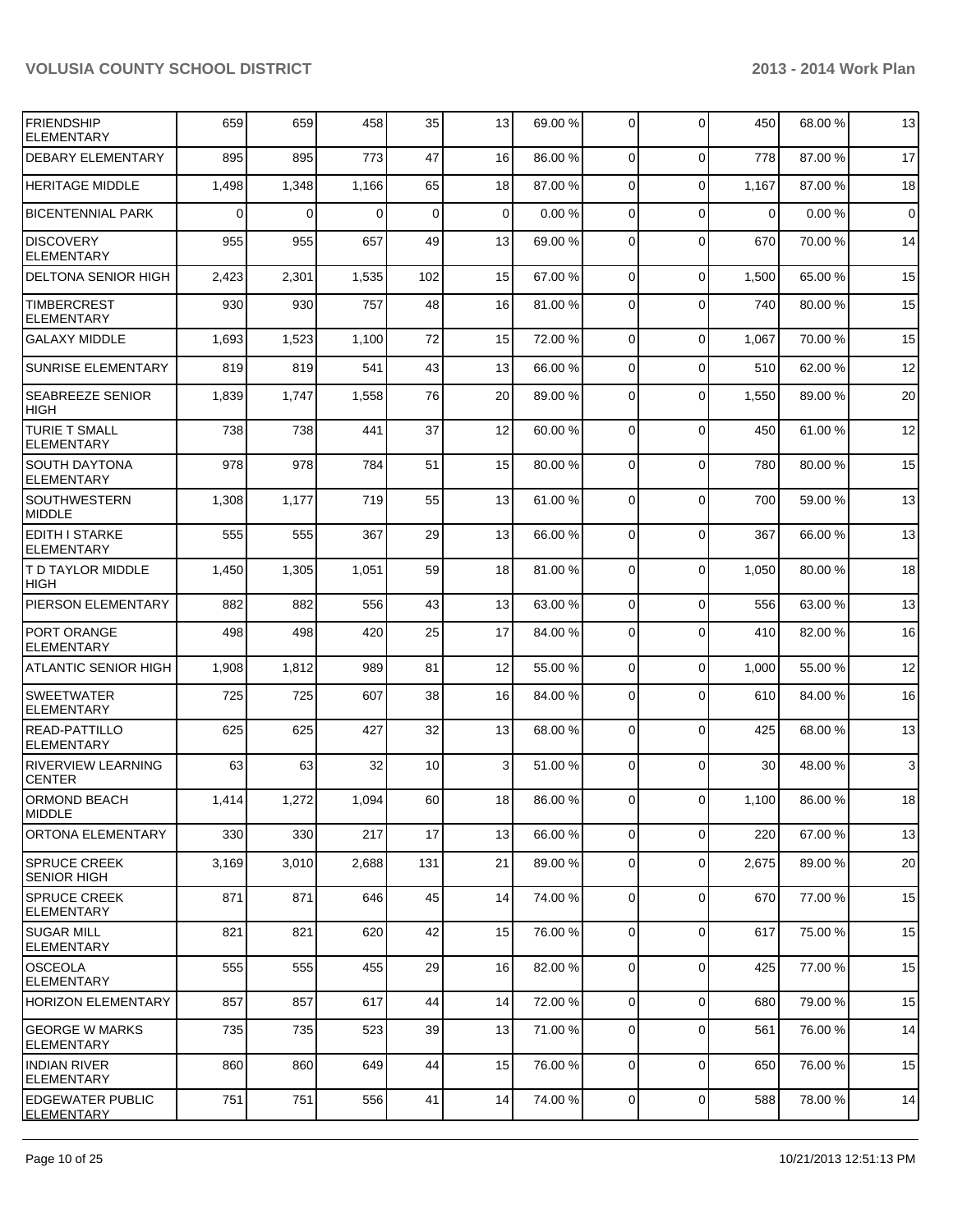| <b>NEW SMYRNA BEACH</b><br><b>MIDDLE</b>     | 1,726  | 1,553          | 1,203    | 73    | 16          | 77.00 % | $\Omega$    | $\Omega$    | 1,175    | 76.00 % | 16          |
|----------------------------------------------|--------|----------------|----------|-------|-------------|---------|-------------|-------------|----------|---------|-------------|
| <b>ORANGE CITY</b><br><b>ELEMENTARY</b>      | 805    | 805            | 604      | 42    | 14          | 75.00 % | $\Omega$    | $\Omega$    | 610      | 76.00 % | 15          |
| <b>HOLLY HILL SCHOOL</b>                     | 1,311  | 1,179          | 978      | 59    | 17          | 83.00 % | $\Omega$    | $\Omega$    | 975      | 83.00%  | 17          |
| WALTER A HURST<br><b>ELEMENTARY</b>          | 655    | $\overline{0}$ | $\Omega$ | 35    | $\mathbf 0$ | 0.00%   | $\mathbf 0$ | $\Omega$    | $\Omega$ | 0.00%   | $\mathbf 0$ |
| R J LONGSTREET<br><b>ELEMENTARY</b>          | 536    | 536            | 404      | 28    | 14          | 75.00 % | $\Omega$    | $\Omega$    | 410      | 76.00%  | 15          |
| <b>WESTSIDE</b><br><b>ELEMENTARY</b>         | 663    | 663            | 472      | 35    | 13          | 71.00 % | $-22$       | $-1$        | 475      | 74.00%  | 14          |
| <b>SILVER SANDS MIDDLE</b>                   | 1,598  | 1,438          | 1,182    | 67    | 18          | 82.00 % | $\mathbf 0$ | $\Omega$    | 1,150    | 80.00%  | 17          |
| <b>MAINLAND SENIOR</b><br><b>HIGH</b>        | 2,501  | 2,375          | 1,766    | 100   | 18          | 74.00 % | 0           | $\Omega$    | 1,750    | 74.00%  | 18          |
| <b>LOUISE S MCINNIS</b><br><b>ELEMENTARY</b> | 636    | 636            | 398      | 32    | 12          | 63.00 % | $\Omega$    | $\Omega$    | 367      | 58.00 % | 11          |
| <b>DELTONA MIDDLE</b>                        | 1,751  | 1,575          | 1.196    | 74    | 16          | 76.00 % | $\Omega$    | $\Omega$    | 1.137    | 72.00 % | 15          |
| <b>DELTONA LAKES</b><br><b>ELEMENTARY</b>    | 992    | 992            | 739      | 53    | 14          | 74.00 % | $\Omega$    | $\Omega$    | 731      | 74.00%  | 14          |
| <b>ENTERPRISE</b><br><b>ELEMENTARY</b>       | 803    | 803            | 560      | 41    | 14          | 70.00 % | $\Omega$    | $\Omega$    | 560      | 70.00%  | 14          |
| <b>OSTEEN ELEMENTARY</b>                     | 764    | 764            | 518      | 41    | 13          | 68.00 % | 0           | $\Omega$    | 520      | 68.00 % | 13          |
| <b>PALM TERRACE</b><br><b>ELEMENTARY</b>     | 1,008  | 1,008          | 563      | 53    | 11          | 56.00 % | $\Omega$    | $\Omega$    | 570      | 57.00 % | 11          |
| <b>CHISHOLM</b><br><b>ELEMENTARY</b>         | 573    | 573            | 361      | 30    | 12          | 63.00 % | $\Omega$    | $\Omega$    | 367      | 64.00%  | 12          |
| <b>ORMOND BEACH</b><br><b>ELEMENTARY</b>     | 426    | 426            | 260      | 21    | 12          | 61.00%  | $\Omega$    | $\Omega$    | 275      | 65.00 % | 13          |
| <b>CORONADO BEACH</b><br><b>ELEMENTARY</b>   | 326    | 326            | 272      | 17    | 16          | 83.00 % | $\Omega$    | $\Omega$    | 272      | 83.00 % | 16          |
| <b>DELAND SENIOR HIGH</b>                    | 3,552  | 3,374          | 2,277    | 150   | 15          | 67.00 % | $\Omega$    | $\Omega$    | 2,225    | 66.00 % | 15          |
| <b>WOODWARD AVENUE</b><br><b>ELEMENTARY</b>  | 772    | 772            | 584      | 41    | 14          | 76.00 % | $\Omega$    | $\Omega$    | 600      | 78.00 % | 15          |
| <b>DELAND MIDDLE</b>                         | 1,682  | 1,513          | 1,067    | 72    | 15          | 71.00 % | $\mathbf 0$ | $\mathbf 0$ | 1,066    | 70.00%  | 15          |
|                                              | 79,189 | 74,773         | 57,490   | 3,713 | 15          | 76.89%  | $-22$       | 5           | 57,475   | 76.89%  | 15          |

The COFTE Projected Total (57,475) for 2017 - 2018 must match the Official Forecasted COFTE Total (53,444 ) for 2017 - 2018 before this section can be completed. In the event that the COFTE Projected Total does not match the Official forecasted COFTE, then the Balanced Projected COFTE Table should be used to balance COFTE.

| Projected COFTE for 2017 - 2018 |        |  |  |  |  |  |
|---------------------------------|--------|--|--|--|--|--|
| Elementary (PK-3)               | 16,563 |  |  |  |  |  |
| Middle $(4-8)$                  | 20,796 |  |  |  |  |  |
| High (9-12)                     | 16,084 |  |  |  |  |  |
|                                 | 53,444 |  |  |  |  |  |

| <b>Grade Level Type</b> | <b>Balanced Projected</b><br>COFTE for 2017 - 2018 |
|-------------------------|----------------------------------------------------|
| Elementary (PK-3)       | $-1,196$                                           |
| Middle (4-8)            | $-1,795$                                           |
| High (9-12)             | $-1,041$                                           |
|                         | 53,443                                             |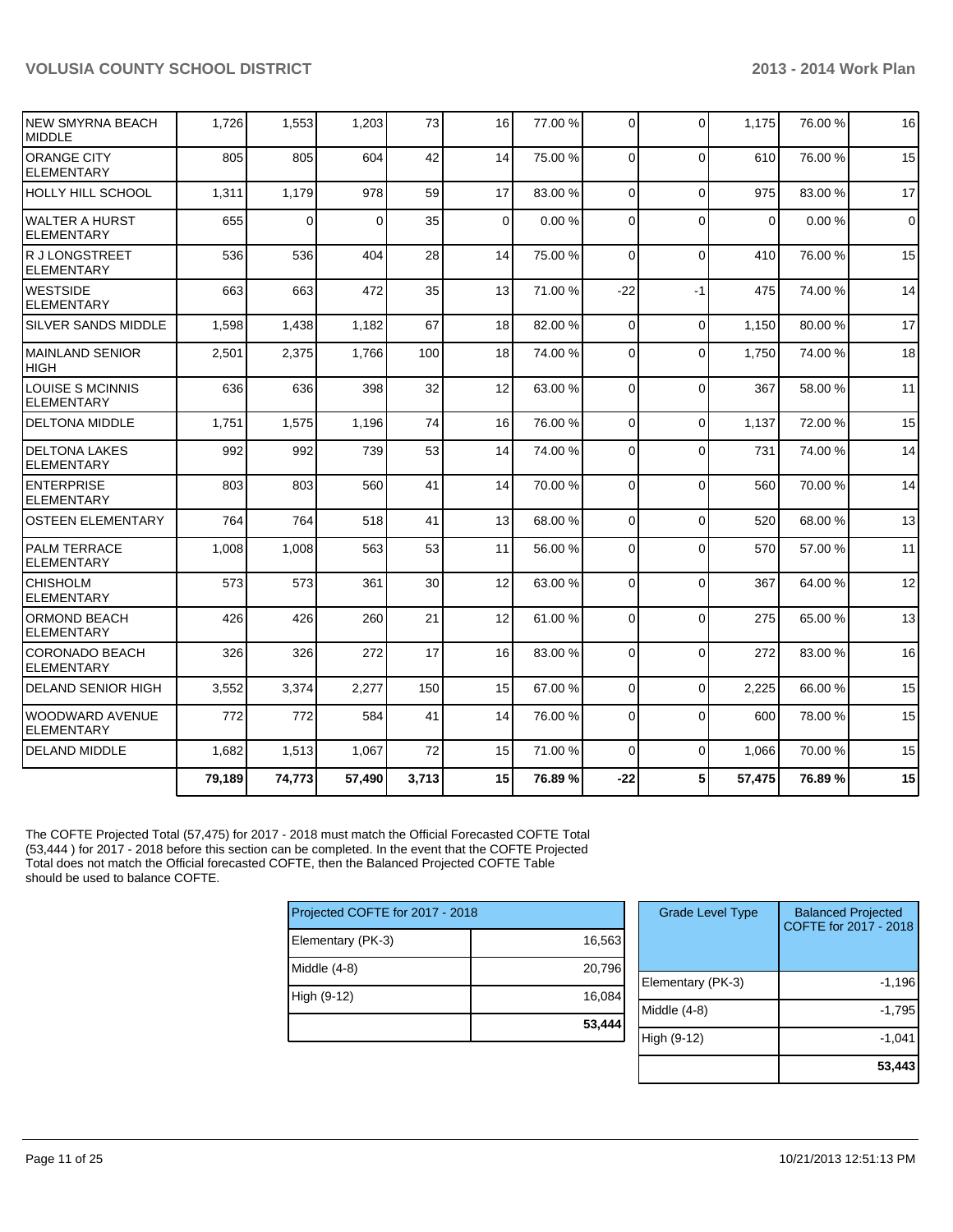#### **Relocatable Replacement**

Number of relocatable classrooms clearly identified and scheduled for replacement in the school board adopted financially feasible 5-year district work program.

| Location                        | 2013 - 2014 | $2014 - 2015$ | 2015 - 2016 | 2016 - 2017 | $2017 - 2018$ | Year 5 Total |
|---------------------------------|-------------|---------------|-------------|-------------|---------------|--------------|
| Total Relocatable Replacements: | ŋ           |               | 0           |             |               |              |

#### **Charter Schools Tracking**

Information regarding the use of charter schools.

| Location-Type                                   | # Relocatable<br>units or<br>permanent<br>classrooms | Owner             | <b>Year Started or</b><br><b>Scheduled</b> | <b>Student</b><br><b>Stations</b> | <b>Students</b><br>Enrolled | Years in<br>Contract | <b>Total Charter</b><br><b>Students</b><br>projected for<br>2017 - 2018 |
|-------------------------------------------------|------------------------------------------------------|-------------------|--------------------------------------------|-----------------------------------|-----------------------------|----------------------|-------------------------------------------------------------------------|
| Easter Seal Daytona PK-3                        |                                                      | 2 PRIVATE         | 2005                                       | 30                                | 15                          |                      | 16                                                                      |
| Easter Seal - DeLand PK-3                       |                                                      | 2 PRIVATE         | 2005                                       | 30                                | 29                          | 5                    | 19                                                                      |
| Milburn Academy East                            |                                                      | <b>LEASE RENT</b> | 2006                                       | 300                               | 210                         | 5                    | 209                                                                     |
| Reading Edge - Orange City<br>Elem.             |                                                      | 7 <b>PRIVATE</b>  | 2001                                       | 336                               | 311                         | 3                    | 311                                                                     |
| <b>Chiles Academy</b>                           |                                                      | 6 SCHOOL BOARD    | 2005                                       | 150                               | 135                         | 2                    | 101                                                                     |
| Samsula Academy                                 |                                                      | 17 PRIVATE        | 2008                                       | 258                               | 214                         | 3                    | 197                                                                     |
| Milburn Academy - West                          |                                                      | 6 PRIVATE         | 2009                                       | 300                               | 116                         | 5                    | 107                                                                     |
| Burns OH Science & Technology                   |                                                      | 13 PRIVATE        | 2011                                       | 364                               | 377                         | 2                    | 303                                                                     |
| Ivy Hawn Academy                                |                                                      | 10 PRIVATE        | 2011                                       | 300                               | 340                         |                      | 339                                                                     |
| Richard Milburn Academy Middle<br>School - East |                                                      | 4 PRIVATE         | 2013                                       | 88                                | 36                          | 4                    | 100                                                                     |
| Richard Milburn Academy Middle<br>School - West |                                                      | 3 PRIVATE         | 2013                                       | 88                                | 78                          | 4                    | 100                                                                     |
|                                                 | 71                                                   |                   |                                            | 2,244                             | 1,861                       |                      | 1,802                                                                   |

#### **Special Purpose Classrooms Tracking**

The number of classrooms that will be used for certain special purposes in the current year, by facility and type of classroom, that the district will, 1), not use for educational purposes, and 2), the co-teaching classrooms that are not open plan classrooms and will be used for educational purposes.

| School                                         | <b>School Type</b> | # of Elementary<br>K-3 Classrooms | # of Middle 4-8<br><b>Classrooms</b> | # of High 9-12<br><b>Classrooms</b> | # of $ESE$<br><b>Classrooms</b> | # of Combo<br><b>Classrooms</b> | <b>Total</b><br><b>Classrooms</b> |
|------------------------------------------------|--------------------|-----------------------------------|--------------------------------------|-------------------------------------|---------------------------------|---------------------------------|-----------------------------------|
| <b>IBLUE LAKE ELEMENTARY</b>                   | Educational        |                                   |                                      |                                     |                                 |                                 | 6                                 |
| <b>ICAMPBELL MIDDLE</b>                        | Educational        |                                   |                                      |                                     |                                 |                                 |                                   |
| <b>ICHISHOLM ELEMENTARY</b>                    | Educational        |                                   |                                      |                                     |                                 |                                 |                                   |
| <b>IDELAND SENIOR HIGH</b>                     | Educational        |                                   |                                      |                                     |                                 |                                 | $\overline{2}$                    |
| <b>IENTERPRISE ELEMENTARY</b>                  | Educational        |                                   |                                      |                                     |                                 |                                 |                                   |
| <b>IWESTSIDE ELEMENTARY</b>                    | Educational        |                                   |                                      |                                     |                                 |                                 |                                   |
| <b>IEDGEWATER PUBLIC</b><br><b>IELEMENTARY</b> | Educational        |                                   |                                      |                                     |                                 |                                 |                                   |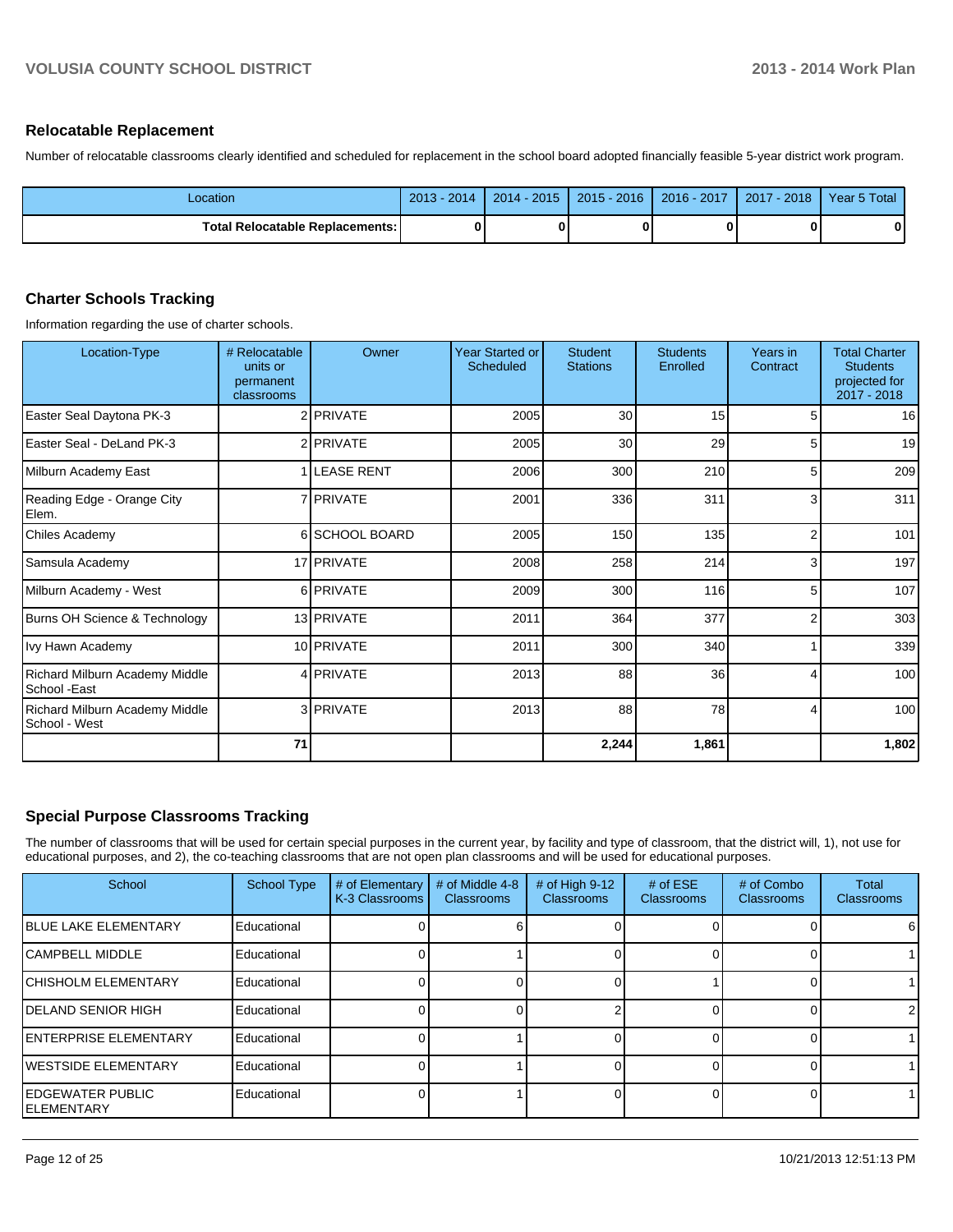| <b>IPIERSON ELEMENTARY</b>       | Educational                          |                 |  |            |
|----------------------------------|--------------------------------------|-----------------|--|------------|
| <b>ITURIE T SMALL ELEMENTARY</b> | Educational                          |                 |  |            |
| EDITH I STARKE ELEMENTARY        | Educational                          |                 |  |            |
| <b>IDELTONA SENIOR HIGH</b>      | Educational                          |                 |  | 10 I       |
| <b>ITIMBERCREST ELEMENTARY</b>   | Educational                          |                 |  | 61         |
|                                  | <b>Total Educational Classrooms:</b> | 20 <sub>1</sub> |  | <b>331</b> |

| School                                       | School Type | # of Elementary<br>K-3 Classrooms | # of Middle 4-8<br>Classrooms | # of High 9-12<br><b>Classrooms</b> | $#$ of $ESE$<br><b>Classrooms</b> | # of Combo<br><b>Classrooms</b> | <b>Total</b><br><b>Classrooms</b> |
|----------------------------------------------|-------------|-----------------------------------|-------------------------------|-------------------------------------|-----------------------------------|---------------------------------|-----------------------------------|
| <b>BLUE LAKE ELEMENTARY</b>                  | Co-Teaching | 0                                 | $\Omega$                      | $\Omega$                            | 0                                 | 1                               | 1                                 |
| <b>TOMOKA ELEMENTARY</b>                     | Co-Teaching | 0                                 | $\Omega$                      | $\Omega$                            | 0                                 | 6                               | 6                                 |
| <b>CAMPBELL MIDDLE</b>                       | Co-Teaching | 0                                 | 11                            | $\Omega$                            | 0                                 | 0                               | 11                                |
| <b>PATHWAYS ELEMENTARY</b>                   | Co-Teaching | 0                                 | $\Omega$                      | $\Omega$                            | 0                                 | 4                               | 4                                 |
| PINE TRAIL ELEMENTARY                        | Co-Teaching | $\Omega$                          | $\Omega$                      | $\Omega$                            | $\Omega$                          | 2                               | 2                                 |
| <b>CHISHOLM ELEMENTARY</b>                   | Co-Teaching | $\Omega$                          | $\Omega$                      | $\Omega$                            | $\Omega$                          | 4                               | 4                                 |
| <b>CORONADO BEACH</b><br><b>ELEMENTARY</b>   | Co-Teaching | 0                                 | 0                             | $\Omega$                            | 0                                 | 2                               | 2                                 |
| WOODWARD AVENUE<br><b>ELEMENTARY</b>         | Co-Teaching | $\Omega$                          | 0                             | $\Omega$                            | $\Omega$                          | 4                               | 4                                 |
| LOUISE S MCINNIS ELEMENTARY                  | Co-Teaching | 0                                 | $\Omega$                      | 0                                   | 0                                 | 1                               | 1                                 |
| <b>DELTONA MIDDLE</b>                        | Co-Teaching | 0                                 | 12                            | 0                                   | 0                                 | 0                               | 12                                |
| <b>OSTEEN ELEMENTARY</b>                     | Co-Teaching | ი                                 | 0                             | 0                                   | 0                                 | 2                               | 2                                 |
| PALM TERRACE ELEMENTARY                      | Co-Teaching | 0                                 | 0                             | 0                                   | 0                                 | 10                              | 10                                |
| R J LONGSTREET ELEMENTARY                    | Co-Teaching | ი                                 | 0                             | $\Omega$                            | 0                                 | 2                               | 2                                 |
| <b>WESTSIDE ELEMENTARY</b>                   | Co-Teaching |                                   | 0                             | 0                                   | 0                                 | 2                               | 3                                 |
| <b>SILVER SANDS MIDDLE</b>                   | Co-Teaching | ი                                 | 23                            | 0                                   | 0                                 | 4                               | 27                                |
| MAINLAND SENIOR HIGH                         | Co-Teaching | 0                                 | 0                             | 6                                   | 0                                 | 0                               | 6                                 |
| <b>HORIZON ELEMENTARY</b>                    | Co-Teaching | ი                                 | 0                             | $\Omega$                            | $\Omega$                          | 5                               | 5                                 |
| <b>GEORGE W MARKS</b><br><b>ELEMENTARY</b>   | Co-Teaching |                                   | U                             | 0                                   | 0                                 |                                 | $\overline{2}$                    |
| <b>EDGEWATER PUBLIC</b><br><b>ELEMENTARY</b> | Co-Teaching | $\Omega$                          | $\Omega$                      | $\Omega$                            | $\Omega$                          | 6                               | 6                                 |
| NEW SMYRNA BEACH MIDDLE                      | Co-Teaching | 0                                 | 16                            | $\Omega$                            | $\Omega$                          | 0                               | 16                                |
| ORANGE CITY ELEMENTARY                       | Co-Teaching |                                   | $\Omega$                      | $\Omega$                            | 0                                 | 1                               | $\overline{2}$                    |
| ORMOND BEACH MIDDLE                          | Co-Teaching | $\Omega$                          | 6                             | $\Omega$                            | 0                                 | 0                               | 6                                 |
| ORTONA ELEMENTARY                            | Co-Teaching | U                                 |                               |                                     |                                   |                                 |                                   |
| SPRUCE CREEK SENIOR HIGH                     | Co-Teaching | 0                                 | $\overline{0}$                | 14                                  | $\overline{0}$                    | $\overline{0}$                  | 14                                |
| SPRUCE CREEK ELEMENTARY                      | Co-Teaching | 0                                 | $\overline{0}$                | $\mathbf 0$                         | 0                                 | $\mathbf{2}$                    | $\sqrt{2}$                        |
| SUGAR MILL ELEMENTARY                        | Co-Teaching | 0                                 | $\overline{0}$                | $\overline{0}$                      | $\overline{0}$                    | $\overline{3}$                  | $\mathbf{3}$                      |
| OSCEOLA ELEMENTARY                           | Co-Teaching | 0                                 | $\overline{0}$                | 0                                   | $\overline{0}$                    | 1 <sup>1</sup>                  | $\mathbf{1}$                      |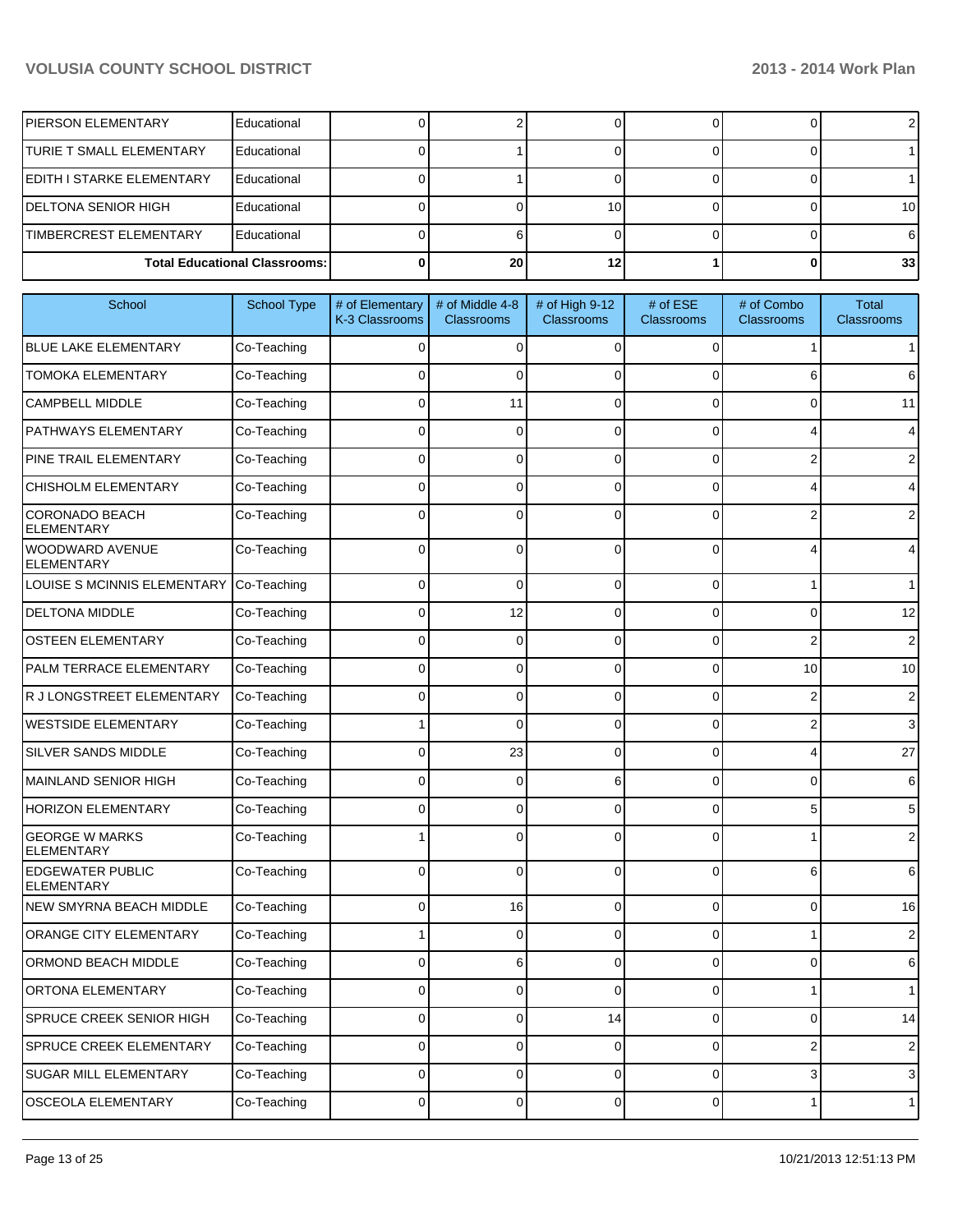| PIERSON ELEMENTARY                    | Co-Teaching                          |              | 0              | $\Omega$  | 0              | $\overline{3}$ | 3              |
|---------------------------------------|--------------------------------------|--------------|----------------|-----------|----------------|----------------|----------------|
| PORT ORANGE ELEMENTARY                | Co-Teaching                          |              | 0              | $\Omega$  | U              |                | 2              |
| <b>ATLANTIC SENIOR HIGH</b>           | Co-Teaching                          | <sup>0</sup> | 0              | 8         | 0              | $\Omega$       | 8              |
| SWEETWATER ELEMENTARY                 | Co-Teaching                          |              | 0              | $\Omega$  | 0              | 5              | 6              |
| READ-PATTILLO ELEMENTARY              | Co-Teaching                          | <sup>0</sup> | 0              | $\Omega$  | 0              |                | $\mathbf{1}$   |
| SEABREEZE SENIOR HIGH                 | Co-Teaching                          | $\Omega$     | 0              | 15        | 0              | $\Omega$       | 15             |
| TURIE T SMALL ELEMENTARY              | Co-Teaching                          | 0            | 0              | $\Omega$  | 0              |                | 1              |
| SOUTH DAYTONA ELEMENTARY              | Co-Teaching                          | 0            | $\mathbf{0}$   | $\Omega$  | 0              | 4              | 4              |
| <b>SOUTHWESTERN MIDDLE</b>            | Co-Teaching                          |              | 16             | $\Omega$  | 0              | 14             | 30             |
| EDITH I STARKE ELEMENTARY             | Co-Teaching                          | $\Omega$     | $\mathbf{0}$   | $\Omega$  | 0              | 4              | 4              |
| T D TAYLOR MIDDLE HIGH                | Co-Teaching                          | 0            | 11             | 2         | 0              | $\overline{0}$ | 13             |
| <b>DISCOVERY ELEMENTARY</b>           | Co-Teaching                          | 0            | $\Omega$       | $\Omega$  | 0              | 3              | 3              |
| <b>DELTONA SENIOR HIGH</b>            | Co-Teaching                          | 0            | 0              |           | 0              | $\Omega$       | $\mathbf 1$    |
| TIMBERCREST ELEMENTARY                | Co-Teaching                          | $\Omega$     | 0              | $\Omega$  | 0              | 2              | $\overline{2}$ |
| <b>GALAXY MIDDLE</b>                  | Co-Teaching                          | <sup>0</sup> |                | $\Omega$  | 0              | $\Omega$       | 1              |
| <b>SUNRISE ELEMENTARY</b>             | Co-Teaching                          | 0            | 0              | $\Omega$  | 0              | 4              | 4              |
| <b>VOLUSIA PINES ELEMENTARY</b>       | Co-Teaching                          | 0            | 0              | $\Omega$  | 0              |                | 1              |
| FOREST LAKE ELEMENTARY                | Co-Teaching                          |              | 0              | $\Omega$  | 0              | 8              | 10             |
| <b>FRIENDSHIP ELEMENTARY</b>          | Co-Teaching                          |              | 0              | $\Omega$  | 0              |                | 1              |
| <b>DEBARY ELEMENTARY</b>              | Co-Teaching                          | $\Omega$     | 0              | $\Omega$  | 0              | 3              | $\overline{3}$ |
| <b>HERITAGE MIDDLE</b>                | Co-Teaching                          | 0            | 8              | $\Omega$  | 0              | 13             | 21             |
| <b>CREEKSIDE MIDDLE</b>               | Co-Teaching                          | 0            | 7              | $\Omega$  | 0              | 0              | $\overline{7}$ |
| SPIRIT ELEMENTARY                     | Co-Teaching                          |              | 0              | $\Omega$  | 0              | 2              | 3              |
| DAVID C. HINSON SR.                   | Co-Teaching                          | 0            | 0              | $\Omega$  | U              | 2              | 2              |
| MANATEE COVE ELEMENTARY               | Co-Teaching                          |              | 0              |           |                | 3              |                |
| UNIVERSITY HIGH SCHOOL                | Co-Teaching                          | 0            | $\overline{0}$ | 11        | $\overline{0}$ | 0              | 11             |
| NEW SMYRNA BEACH HIGH<br>SCHOOL (NEW) | Co-Teaching                          | 0            | $\overline{0}$ | 13        | $\overline{0}$ | $\overline{0}$ | 13             |
| CITRUS GROVE ELEMENTARY               | Co-Teaching                          | 6            | 1              | $\pmb{0}$ | $\overline{0}$ | $\overline{0}$ | $\overline{7}$ |
|                                       | <b>Total Co-Teaching Classrooms:</b> | 15           | $112$          | 70        | $\mathbf 0$    | 139            | 336            |

## **Infrastructure Tracking**

**Necessary offsite infrastructure requirements resulting from expansions or new schools. This section should include infrastructure information related to capacity project schedules and other project schedules (Section 4).**

There are no new offsite infrastruture improvements identified at this time.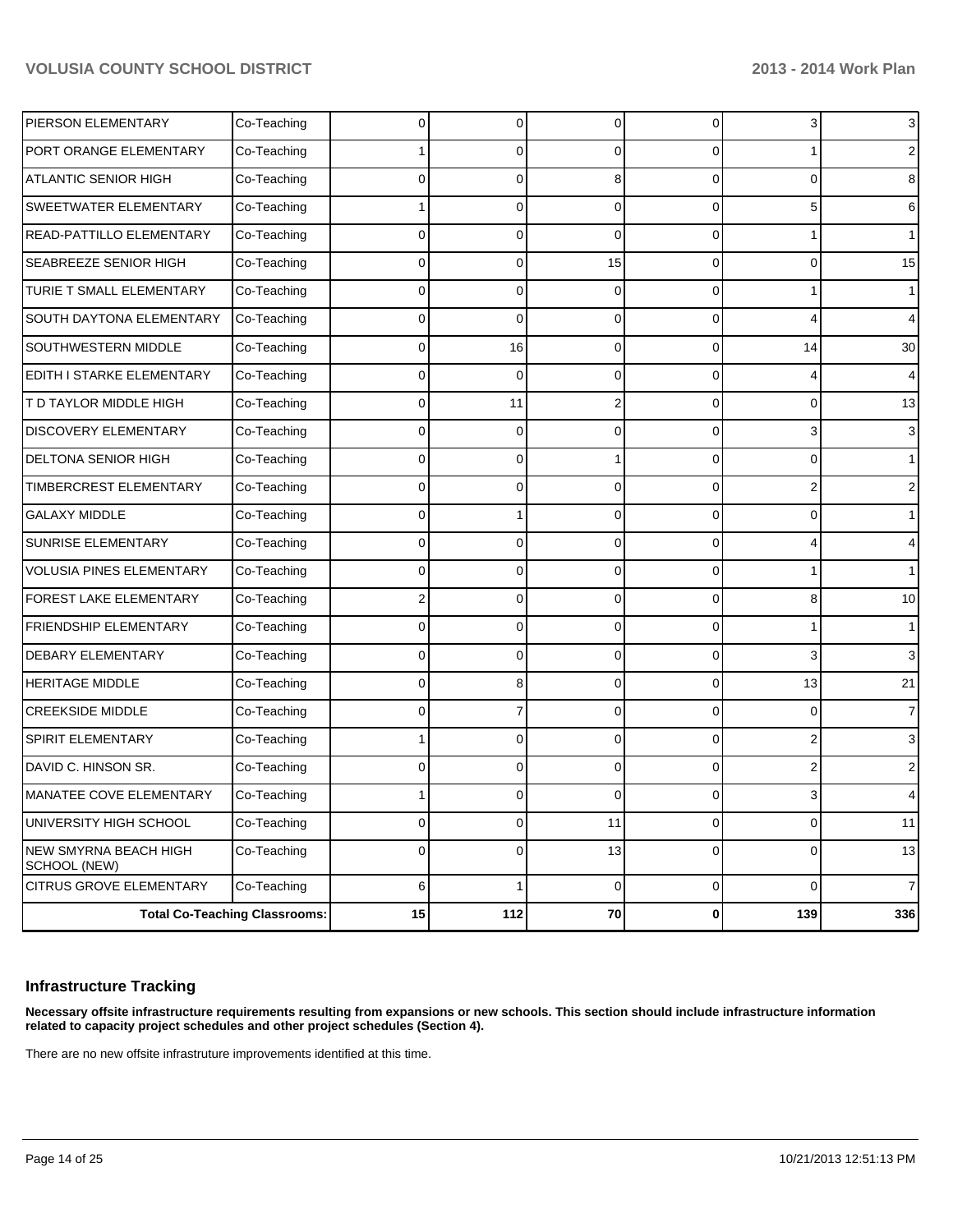**Proposed location of planned facilities, whether those locations are consistent with the comprehensive plans of all affected local governments, and recommendations for infrastructure and other improvements to land adjacent to existing facilities. Provisions of 1013.33(12), (13) and (14) and 1013.36 must be addressed for new facilities planned within the 1st three years of the plan (Section 5).**

There are no new planned facilities at this time.

**Consistent with Comp Plan?** Yes

#### **Net New Classrooms**

The number of classrooms, by grade level and type of construction, that were added during the last fiscal year.

| List the net new classrooms added in the 2012 - 2013 fiscal year.                                                                                       |                               |                                   | Ivear.                                                                 | List the net new classrooms to be added in the 2013 - 2014 fiscal |                              |                            |                                |                        |
|---------------------------------------------------------------------------------------------------------------------------------------------------------|-------------------------------|-----------------------------------|------------------------------------------------------------------------|-------------------------------------------------------------------|------------------------------|----------------------------|--------------------------------|------------------------|
| "Classrooms" is defined as capacity carrying classrooms that are added to increase<br>capacity to enable the district to meet the Class Size Amendment. |                               |                                   | Totals for fiscal year 2013 - 2014 should match totals in Section 15A. |                                                                   |                              |                            |                                |                        |
| Location                                                                                                                                                | $2012 - 2013 \#$<br>Permanent | $2012 - 2013$ #<br><b>Modular</b> | $2012 - 2013$ #<br>Relocatable                                         | $2012 - 2013$<br>Total                                            | $2013 - 2014$ #<br>Permanent | $2013 - 2014$ #<br>Modular | $2013 - 2014$ #<br>Relocatable | $2013 - 2014$<br>Total |
| Elementary (PK-3)                                                                                                                                       |                               |                                   |                                                                        |                                                                   |                              |                            |                                |                        |
| $Middle (4-8)$                                                                                                                                          |                               |                                   |                                                                        |                                                                   |                              |                            |                                |                        |
| High (9-12)                                                                                                                                             |                               |                                   |                                                                        |                                                                   |                              |                            |                                |                        |
|                                                                                                                                                         |                               |                                   |                                                                        |                                                                   |                              |                            |                                |                        |

#### **Relocatable Student Stations**

Number of students that will be educated in relocatable units, by school, in the current year, and the projected number of students for each of the years in the workplan.

| <b>Site</b>                      | $2013 - 2014$ | $2014 - 2015$ | $2015 - 2016$ | 2016 - 2017    | 2017 - 2018 | 5 Year Average |
|----------------------------------|---------------|---------------|---------------|----------------|-------------|----------------|
| TOMOKA ELEMENTARY                | 372           | 154           | 88            | 88             |             | 140            |
| <b>CAMPBELL MIDDLE</b>           | 01            | 0             | 0             | $\Omega$       | 0           | $\overline{0}$ |
| PATHWAYS ELEMENTARY              | ΩI            | n             | U             | $\Omega$       | ŋ           | $\overline{0}$ |
| <b>PINE TRAIL ELEMENTARY</b>     | 132           | 110           | 88            | 44             | 0           | 75             |
| <b>CHISHOLM ELEMENTARY</b>       | 94            | 66            | 44            | $\Omega$       | 0           | 41             |
| <b>HERITAGE MIDDLE</b>           | 264           | 220           | 220           | 220            | 0           | 185            |
| <b>FREEDOM ELEMENTARY</b>        | 44            | 44            | 44            | 44             | O           | 35             |
| <b>CREEKSIDE MIDDLE</b>          | 0             | 0             | $\Omega$      | $\Omega$       | 0           | $\overline{0}$ |
| READ-PATTILLO ELEMENTARY         | 132           | 44            | 22            | $\Omega$       | O           | 40             |
| <b>RIVERVIEW LEARNING CENTER</b> | 0             | 0             | $\Omega$      | $\overline{0}$ | 0           | $\overline{0}$ |
| <b>SEABREEZE SENIOR HIGH</b>     | ΩI            | U             | $\Omega$      | $\Omega$       | $\Omega$    | $\overline{0}$ |
| <b>TURIE T SMALL ELEMENTARY</b>  | 286           | 198           | 198           | 198            | 0           | 176            |
| <b>SUGAR MILL ELEMENTARY</b>     | 198           | 110           | 110           | 88             | 0           | 101            |
| OSCEOLA ELEMENTARY               | 106           | 88            | 66            | 44             | 0           | 61             |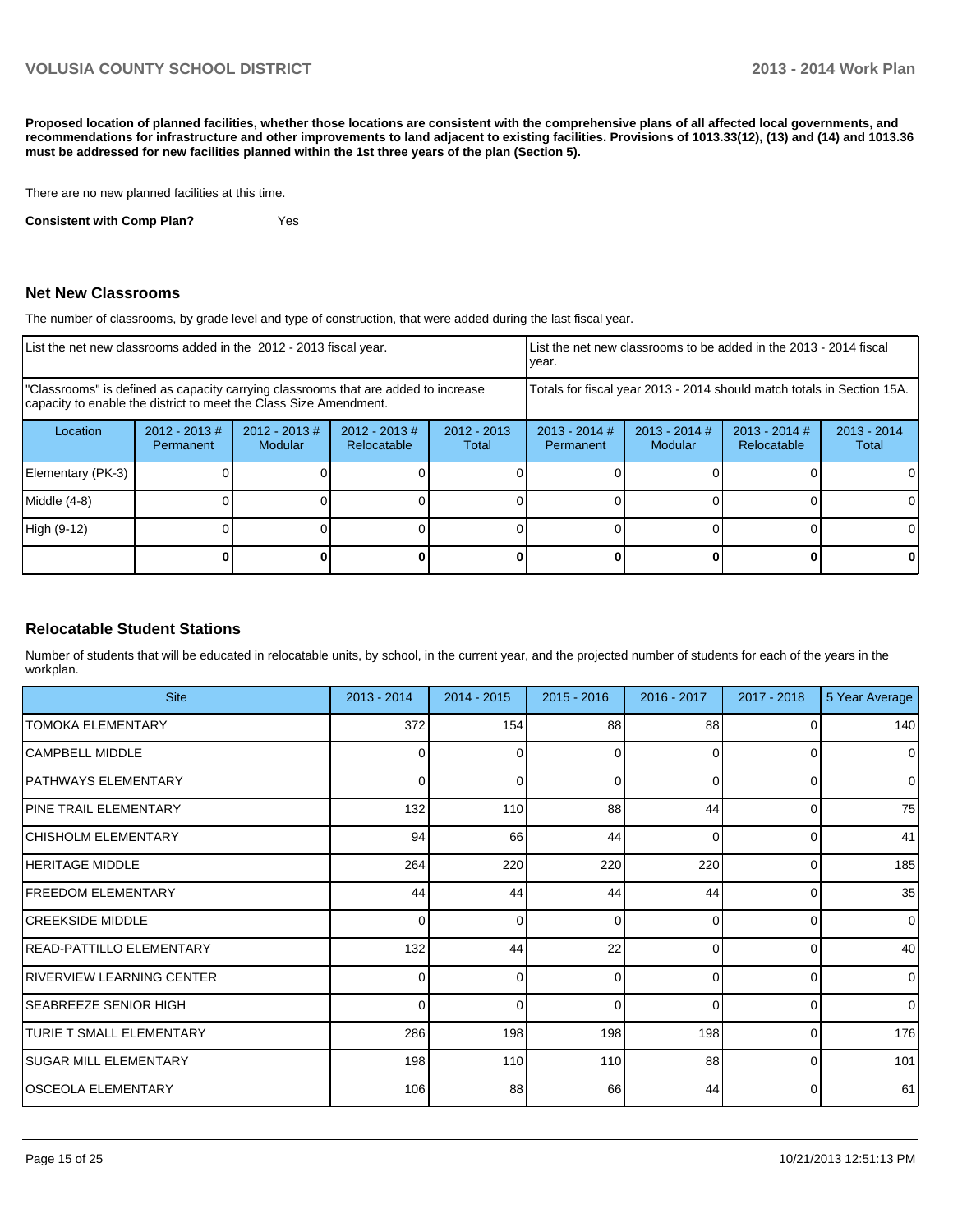| PIERSON ELEMENTARY                    | 506            | 462         | 396         | 396            | $\mathbf{0}$   | 352            |
|---------------------------------------|----------------|-------------|-------------|----------------|----------------|----------------|
| PORT ORANGE ELEMENTARY                | 154            | 88          | 66          | 66             | $\mathbf{0}$   | 75             |
| <b>ATLANTIC SENIOR HIGH</b>           | 400            | 334         | 268         | 246            | $\mathbf{0}$   | 250            |
| SWEETWATER ELEMENTARY                 | 0              | $\mathbf 0$ | 0           | $\Omega$       | $\mathbf{0}$   | $\overline{0}$ |
| ORANGE CITY ELEMENTARY                | 266            | 230         | 208         | 208            | $\mathbf{0}$   | 182            |
| ORMOND BEACH MIDDLE                   | 0              | 0           | 0           | 0              | $\mathbf{0}$   | $\overline{0}$ |
| ORTONA ELEMENTARY                     | 54             | 10          | 10          | 10             | $\mathbf{0}$   | 17             |
| SPRUCE CREEK SENIOR HIGH              | 980            | 930         | 880         | 780            | $\overline{0}$ | 714            |
| <b>SPRUCE CREEK ELEMENTARY</b>        | 66             | 44          | 22          | $\Omega$       | $\overline{0}$ | 26             |
| <b>HORIZON ELEMENTARY</b>             | 132            | 44          | 22          | 22             | $\overline{0}$ | 44             |
| <b>GEORGE W MARKS ELEMENTARY</b>      | 110            | 88          | 44          | 22             | $\overline{0}$ | 53             |
| <b>INDIAN RIVER ELEMENTARY</b>        | 88             | 66          | 44          | 0              | $\overline{0}$ | 40             |
| <b>EDGEWATER PUBLIC ELEMENTARY</b>    | 22             | 22          | 22          | 22             | $\overline{0}$ | 18             |
| <b>NEW SMYRNA BEACH MIDDLE</b>        | 472            | 340         | 340         | 340            | $\overline{0}$ | 298            |
| DAVID C. HINSON SR.                   | 0              | 0           | 0           | $\Omega$       | $\overline{0}$ | 0              |
| <b>MANATEE COVE ELEMENTARY</b>        | 176            | 154         | 132         | 110            | $\overline{0}$ | 114            |
| <b>BONNER ELEMENTARY</b>              | 0              | 0           | 0           | 0              | $\overline{0}$ | $\overline{0}$ |
| <b>BLUE LAKE ELEMENTARY</b>           | 132            | 44          | 0           | $\overline{0}$ | $\overline{0}$ | 35             |
| MAINLAND SENIOR HIGH                  | 0              | $\mathbf 0$ | 0           | $\Omega$       | $\mathbf 0$    | $\overline{0}$ |
| <b>RIVER SPRINGS MIDDLE SCHOOL</b>    | 198            | 198         | 198         | 198            | $\overline{0}$ | 158            |
| UNIVERSITY HIGH SCHOOL                | 0              | 0           | 0           | $\Omega$       | $\mathbf 0$    | $\overline{0}$ |
| NEW SMYRNA BEACH HIGH SCHOOL (NEW)    | 0              | $\mathbf 0$ | 0           | $\overline{0}$ | $\overline{0}$ | $\overline{0}$ |
| <b>PRIDE ELEMENTARY</b>               | 0              | $\mathbf 0$ | 0           | $\Omega$       | $\mathbf 0$    | $\overline{0}$ |
| <b>FRIENDSHIP ELEMENTARY</b>          | 128            | 110         | 88          | 110            | $\overline{0}$ | 87             |
| <b>DEBARY ELEMENTARY</b>              | 94             | 76          | 66          | 66             | $\mathbf 0$    | 60             |
| <b>HIGHBANKS LEARNING CENTER WEST</b> | $\overline{0}$ | $\mathbf 0$ | $\mathbf 0$ | $\overline{0}$ | $\mathbf 0$    | $\overline{0}$ |
| SPIRIT ELEMENTARY                     | 220            | 110         | 110         | 110            | $\mathbf 0$    | 110            |
| <b>CYPRESS CREEK ELEMENTARY</b>       | 0              | 0           | 0           | $\overline{0}$ | $\mathbf{0}$   | $\overline{0}$ |
| <b>FOREST LAKE ELEMENTARY</b>         | $\Omega$       | $\mathbf 0$ | 0           | $\overline{0}$ | $\overline{0}$ | $\overline{0}$ |
| TIMBERCREST ELEMENTARY                | 208            | 142         | 142         | 120            | $\overline{0}$ | 122            |
| <b>GALAXY MIDDLE</b>                  | 396            | 244         | 198         | 198            | $\overline{0}$ | 207            |
| SUNRISE ELEMENTARY                    | 88             | 66          | 22          | $\Omega$       | $\mathbf 0$    | 35             |
| <b>VOLUSIA PINES ELEMENTARY</b>       | 132            | 110         | 88          | 88             | $\overline{0}$ | 84             |
| PINE RIDGE SENIOR HIGH                | 400            | 300         | 300         | 275            | 0              | 255            |
| SOUTHWESTERN MIDDLE                   | 330            | 0           | $\mathbf 0$ | $\overline{0}$ | $\overline{0}$ | 66             |
| EDITH I STARKE ELEMENTARY             | 98             | 22          | 22          | $\overline{0}$ | $\mathbf 0$    | 28             |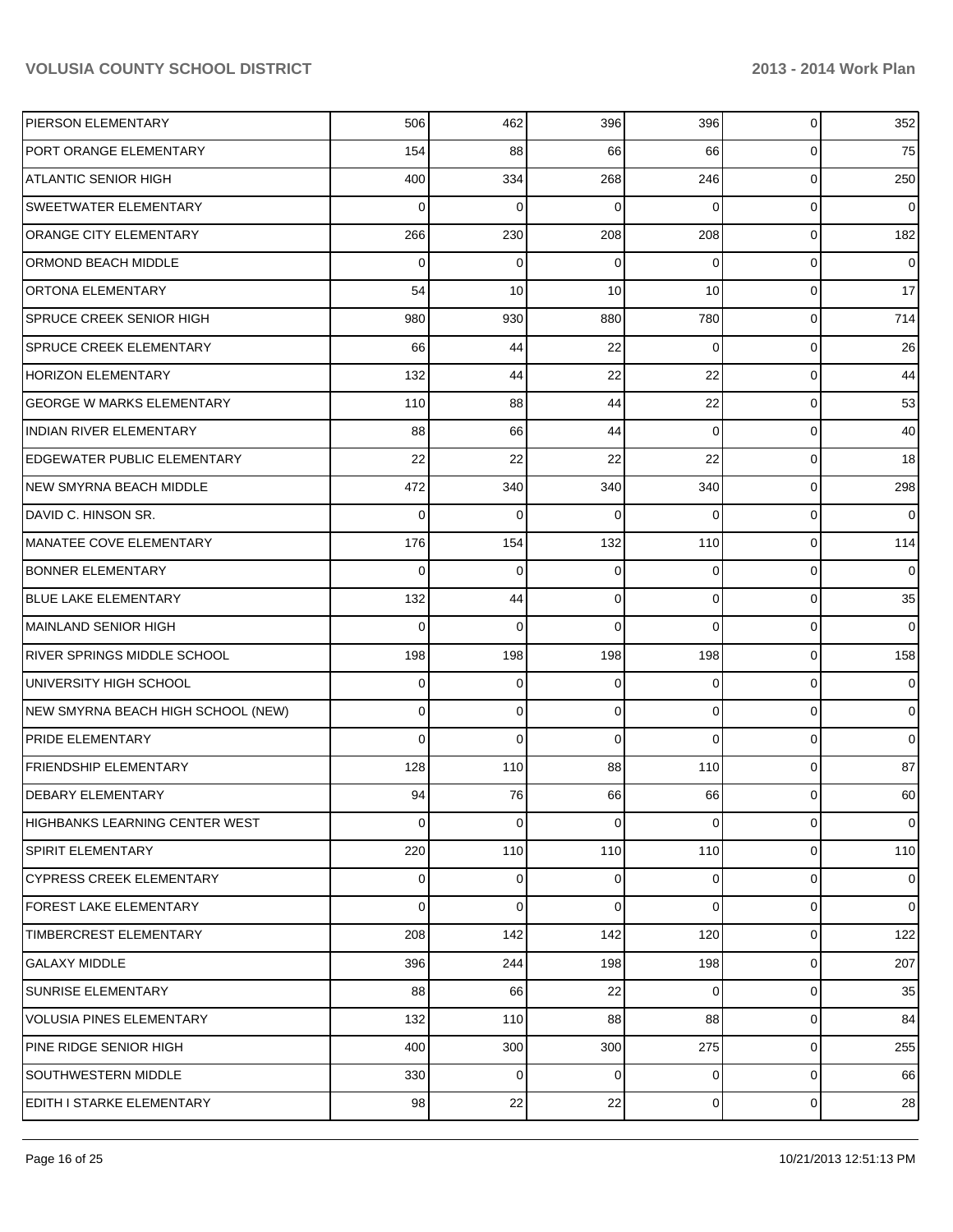| T D TAYLOR MIDDLE HIGH                            | 0        | $\mathbf 0$ | 0           | $\overline{0}$ | $\mathbf 0$  | $\mathbf 0$    |
|---------------------------------------------------|----------|-------------|-------------|----------------|--------------|----------------|
| DISCOVERY ELEMENTARY                              | 230      | 110         | 110         | 88             | $\mathbf 0$  | 108            |
| <b>DELTONA SENIOR HIGH</b>                        | 460      | 535         | 485         | 435            | $\mathbf 0$  | 383            |
| HOLLY HILL SCHOOL                                 | 154      | 88          | 22          | $\mathbf 0$    | $\mathbf 0$  | 53             |
| WALTER A HURST ELEMENTARY                         | 0        | 0           | $\mathbf 0$ | 0              | $\pmb{0}$    | 0              |
| R J LONGSTREET ELEMENTARY                         | 44       | 22          | 22          | $\overline{0}$ | $\mathbf{0}$ | 18             |
| <b>WESTSIDE ELEMENTARY</b>                        | 150      | 132         | 66          | 22             | $\pmb{0}$    | 74             |
| <b>SILVER SANDS MIDDLE</b>                        | 308      | 110         | 110         | 66             | $\mathbf 0$  | 119            |
| SOUTH DAYTONA ELEMENTARY                          | 0        | $\mathbf 0$ | 0           | $\Omega$       | $\pmb{0}$    | $\mathbf 0$    |
| <b>DELTONA MIDDLE</b>                             | 428      | 296         | 274         | 242            | $\Omega$     | 248            |
| DELTONA LAKES ELEMENTARY                          | 84       | 44          | 22          | $\Omega$       | $\mathbf 0$  | 30             |
| <b>ENTERPRISE ELEMENTARY</b>                      | 132      | 66          | 22          | $\Omega$       | $\Omega$     | 44             |
| <b>OSTEEN ELEMENTARY</b>                          | $\Omega$ | $\mathbf 0$ | $\mathbf 0$ | 0              | $\mathbf 0$  | $\pmb{0}$      |
| PALM TERRACE ELEMENTARY                           | 198      | 66          | 44          | $\Omega$       | $\Omega$     | 62             |
| ORMOND BEACH ELEMENTARY                           | 132      | 66          | 66          | $\overline{0}$ | $\mathbf 0$  | 53             |
| CORONADO BEACH ELEMENTARY                         | 44       | 44          | 22          | $\Omega$       | $\Omega$     | 22             |
| <b>DELAND SENIOR HIGH</b>                         | 592      | 392         | 342         | 267            | $\mathbf 0$  | 319            |
| WOODWARD AVENUE ELEMENTARY                        | 142      | 88          | 44          | $\Omega$       | $\mathbf 0$  | 55             |
| <b>DELAND MIDDLE</b>                              | 366      | 257         | 191         | 125            | $\mathbf 0$  | 188            |
| LOUISE S MCINNIS ELEMENTARY                       | 216      | 198         | 132         | 110            | $\Omega$     | 131            |
| HERBERT STREET CENTER                             | 0        | $\mathbf 0$ | $\mathbf 0$ | $\mathbf 0$    | $\mathbf 0$  | 0              |
| <b>CHAMPION ELEMENTARY</b>                        | $\Omega$ | $\mathbf 0$ | 0           | $\Omega$       | $\Omega$     | $\overline{0}$ |
| <b>CITRUS GROVE ELEMENTARY</b>                    | 0        | $\mathbf 0$ | $\mathbf 0$ | $\overline{0}$ | $\mathbf 0$  | $\mathbf 0$    |
| <b>BICENTENNIAL PARK</b>                          | 0        | $\mathbf 0$ | 0           | $\Omega$       | $\mathbf 0$  | $\mathbf 0$    |
| Totals for VOLUSIA COUNTY SCHOOL DISTRICT         |          |             |             |                |              |                |
| Total students in relocatables by year.           | 11,158   | 7,782       | 6,542       | 5,468          | $\bf{0}$     | 6,190          |
| Total number of COFTE students projected by year. | 56,609   | 55,753      | 54,999      | 54,094         | 53,444       | 54,980         |
| Percent in relocatables by year.                  | 20%      | 14 %        | 12%         | 10%            | 0%           | 11 %           |

## **Leased Facilities Tracking**

Exising leased facilities and plans for the acquisition of leased facilities, including the number of classrooms and student stations, as reported in the educational plant survey, that are planned in that location at the end of the five year workplan.

| Location                      | # of Leased<br>Classrooms 2013 - I<br>2014 | <b>FISH Student</b><br><b>Stations</b> | Owner            | # of Leased<br>Classrooms 2017 - I<br>2018 | <b>FISH Student</b><br><b>Stations</b> |
|-------------------------------|--------------------------------------------|----------------------------------------|------------------|--------------------------------------------|----------------------------------------|
| <b>ORANGE CITY ELEMENTARY</b> |                                            |                                        | 0 Mobile Modular |                                            |                                        |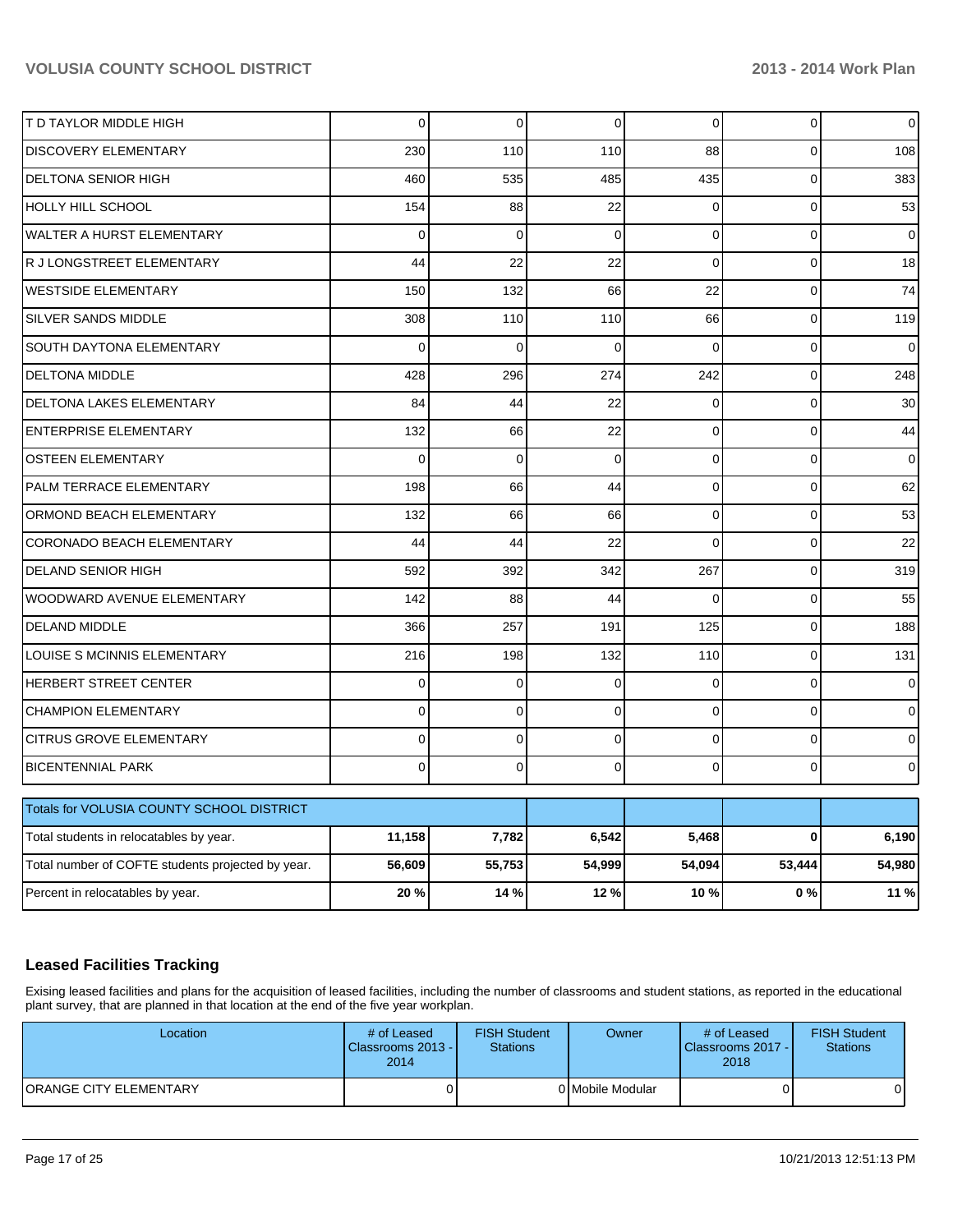| ORTONA ELEMENTARY                  | 1              |             | 22 WilliamsScotsman | $\overline{0}$ | $\overline{0}$ |
|------------------------------------|----------------|-------------|---------------------|----------------|----------------|
| <b>HORIZON ELEMENTARY</b>          | 0              |             | 0 Mobile Modular    | 0              | 01             |
| TIMBERCREST ELEMENTARY             | $\Omega$       |             | 0 WilliamsScotsman  | 0              | 0              |
| ORMOND BEACH ELEMENTARY            |                |             | 22 WilliamsScotsman | 0              | 01             |
| WOODWARD AVENUE ELEMENTARY         | $\Omega$       |             | 0 Mobile Modular    | 0              | 0              |
| LOUISE S MCINNIS ELEMENTARY        | 4              |             | 88 Mobile Modular   | 0              | 0              |
| ORMOND BEACH MIDDLE                | $\Omega$       |             | 0 Mobile Modular    | 0              | 0              |
| <b>BONNER ELEMENTARY</b>           | $\Omega$       |             |                     | 0              | 0              |
| <b>BLUE LAKE ELEMENTARY</b>        | $\Omega$       |             |                     | 0              | 0              |
| <b>TOMOKA ELEMENTARY</b>           | $\Omega$       | $\Omega$    |                     | 0              | 0              |
| CAMPBELL MIDDLE                    | $\Omega$       | $\Omega$    |                     | 0              | 0              |
| <b>PATHWAYS ELEMENTARY</b>         | $\Omega$       | $\Omega$    |                     | 0              | 0              |
| PINE TRAIL ELEMENTARY              | $\Omega$       | $\Omega$    |                     | 0              | 0              |
| CHISHOLM ELEMENTARY                | $\Omega$       | $\Omega$    |                     | 0              | 0              |
| <b>CORONADO BEACH ELEMENTARY</b>   | 0              | $\Omega$    |                     | 0              | 0              |
| <b>DELAND SENIOR HIGH</b>          |                | 25          |                     | 0              | 0              |
| <b>DELAND MIDDLE</b>               | $\Omega$       | ∩           |                     | 0              | 0              |
| <b>DELTONA MIDDLE</b>              | $\Omega$       | $\Omega$    |                     | 0              | 0              |
| DELTONA LAKES ELEMENTARY           | $\Omega$       | 0           |                     | 0              | 0              |
| <b>ENTERPRISE ELEMENTARY</b>       | $\Omega$       | $\Omega$    |                     | 0              | 0              |
| OSTEEN ELEMENTARY                  | 0              | $\Omega$    |                     | 0              | 0              |
| PALM TERRACE ELEMENTARY            | $\Omega$       | $\Omega$    |                     | 0              | 0              |
| HOLLY HILL SCHOOL                  | $\Omega$       | 0           |                     | 0              | 0              |
| <b>WALTER A HURST ELEMENTARY</b>   | $\Omega$       | $\Omega$    |                     | $\Omega$       | 0              |
| R J LONGSTREET ELEMENTARY          | 0              |             |                     | 0              | 0              |
| <b>WESTSIDE ELEMENTARY</b>         | $\mathbf 0$    | $\mathbf 0$ |                     | 0              | $\overline{0}$ |
| <b>SILVER SANDS MIDDLE</b>         | 0              | $\Omega$    |                     | 0              | $\overline{0}$ |
| MAINLAND SENIOR HIGH               | 0              | $\Omega$    |                     | 0              | $\overline{0}$ |
| <b>GEORGE W MARKS ELEMENTARY</b>   | 0              | $\Omega$    |                     | 0              | $\overline{0}$ |
| <b>INDIAN RIVER ELEMENTARY</b>     | 0              | $\Omega$    |                     | 0              | $\overline{0}$ |
| <b>EDGEWATER PUBLIC ELEMENTARY</b> | 0              | $\Omega$    |                     | 0              | $\overline{0}$ |
| NEW SMYRNA BEACH MIDDLE            | 0              | $\Omega$    |                     | 0              | $\overline{0}$ |
| <b>SPRUCE CREEK SENIOR HIGH</b>    | 0              | $\Omega$    |                     | 0              | $\overline{0}$ |
| <b>SPRUCE CREEK ELEMENTARY</b>     | 0              | 0           |                     | 0              | $\overline{0}$ |
| <b>SUGAR MILL ELEMENTARY</b>       | 0              | $\Omega$    |                     | 0              | $\overline{0}$ |
| <b>OSCEOLA ELEMENTARY</b>          | $\overline{0}$ | $\mathbf 0$ |                     | 0              | $\circ$        |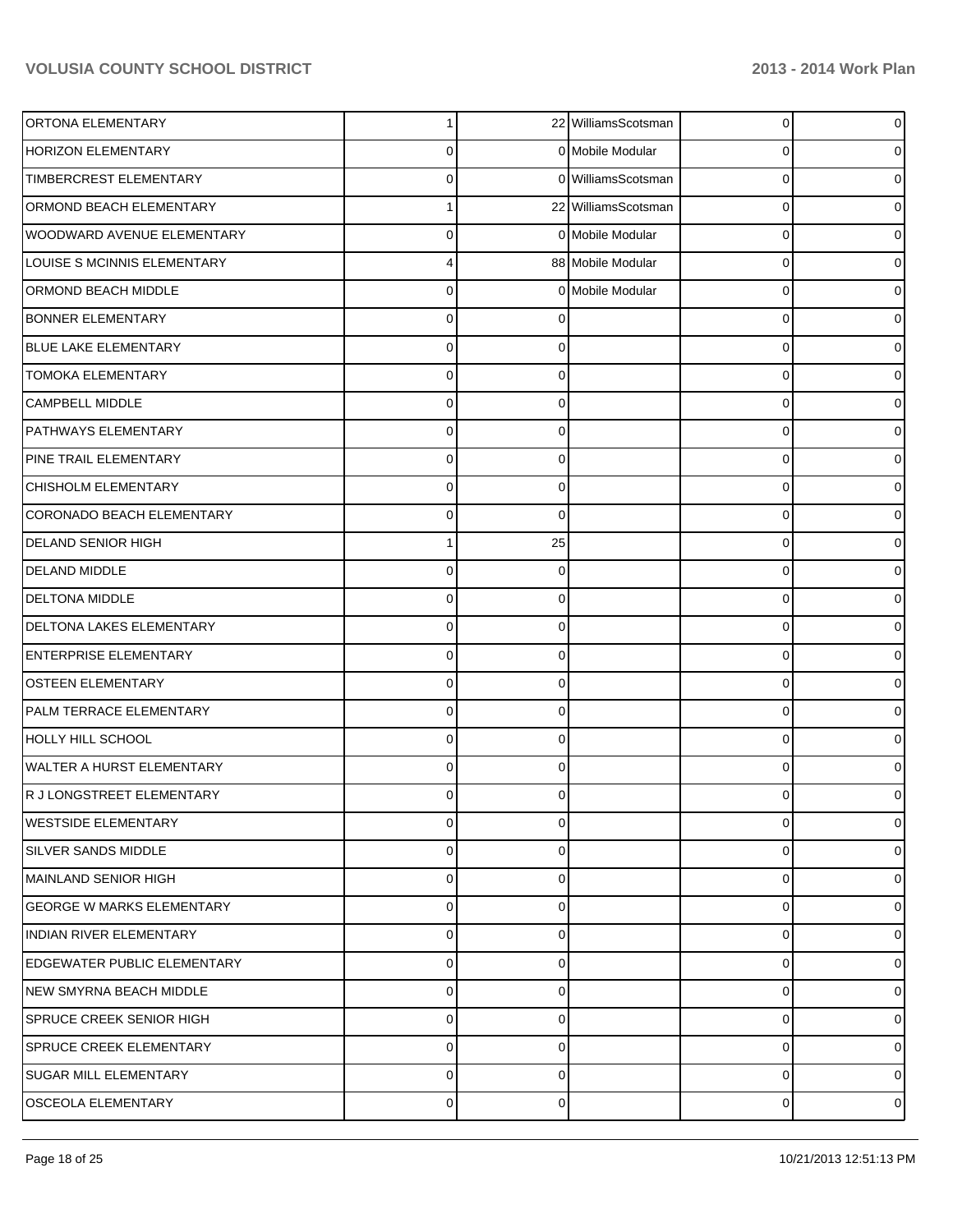| PIERSON ELEMENTARY                 | $\overline{0}$ | 0  | $\overline{0}$ | $\overline{0}$ |
|------------------------------------|----------------|----|----------------|----------------|
| PORT ORANGE ELEMENTARY             | 0              | 0  | 0              | 0              |
| <b>ATLANTIC SENIOR HIGH</b>        | $\Omega$       | 0  | 0              | 0              |
| <b>SWEETWATER ELEMENTARY</b>       | $\Omega$       | 0  | 0              | 0              |
| READ-PATTILLO ELEMENTARY           | $\Omega$       | 0  | 0              | 0              |
| <b>RIVERVIEW LEARNING CENTER</b>   | $\Omega$       | 0  | 0              | 0              |
| <b>SEABREEZE SENIOR HIGH</b>       | $\Omega$       | 0  | 0              | 0              |
| TURIE T SMALL ELEMENTARY           | $\Omega$       | 0  | 0              | 0              |
| <b>SOUTH DAYTONA ELEMENTARY</b>    | $\Omega$       | 0  | 0              | 0              |
| <b>SOUTHWESTERN MIDDLE</b>         | $\Omega$       | 0  | 0              | 0              |
| EDITH I STARKE ELEMENTARY          | $\Omega$       | 0  | 0              | 0              |
| <b>T D TAYLOR MIDDLE HIGH</b>      | $\Omega$       | 0  | 0              | 0              |
| <b>BICENTENNIAL PARK</b>           | $\Omega$       | 0  | 0              | 0              |
| <b>DISCOVERY ELEMENTARY</b>        | $\Omega$       | 0  | 0              | 0              |
| <b>DELTONA SENIOR HIGH</b>         | $\Omega$       | 0  | 0              | 0              |
| <b>GALAXY MIDDLE</b>               | $\Omega$       | 0  | 0              | 0              |
| SUNRISE ELEMENTARY                 | $\Omega$       | 0  | 0              | 0              |
| VOLUSIA PINES ELEMENTARY           | 3              | 66 | 0              | 0              |
| PINE RIDGE SENIOR HIGH             | $\Omega$       | 0  | 0              | 0              |
| FOREST LAKE ELEMENTARY             | $\Omega$       | 0  | 0              | 0              |
| <b>FRIENDSHIP ELEMENTARY</b>       | $\Omega$       | 0  | 0              | 0              |
| <b>DEBARY ELEMENTARY</b>           | $\Omega$       | 0  | 0              | 0              |
| <b>HERITAGE MIDDLE</b>             | $\Omega$       | 0  | 0              | 0              |
| <b>FREEDOM ELEMENTARY</b>          | $\Omega$       | 0  | 0              | 0              |
| <b>CREEKSIDE MIDDLE</b>            | 0              |    | U              | 0              |
| HIGHBANKS LEARNING CENTER WEST     | $\pmb{0}$      | 0  | 0              | $\overline{0}$ |
| <b>SPIRIT ELEMENTARY</b>           | $\mathbf 0$    | 0  | 0              | $\overline{0}$ |
| DAVID C. HINSON SR.                | $\mathbf 0$    | 0  | 0              | $\overline{0}$ |
| MANATEE COVE ELEMENTARY            | $\mathbf 0$    | 0  | 0              | $\overline{0}$ |
| <b>CYPRESS CREEK ELEMENTARY</b>    | $\mathbf 0$    | 0  | 0              | $\overline{0}$ |
| <b>RIVER SPRINGS MIDDLE SCHOOL</b> | $\mathbf 0$    | 0  | 0              | $\overline{0}$ |
| UNIVERSITY HIGH SCHOOL             | $\mathbf 0$    | 0  | 0              | 0              |
| NEW SMYRNA BEACH HIGH SCHOOL (NEW) | $\mathbf 0$    | 0  | 0              | $\overline{0}$ |
| <b>PRIDE ELEMENTARY</b>            | 0              | 0  | 0              | $\overline{0}$ |
| HERBERT STREET CENTER              | $\mathbf 0$    | 0  | 0              | $\overline{0}$ |
| <b>CHAMPION ELEMENTARY</b>         | 0              | 0  | 0              | $\circ$        |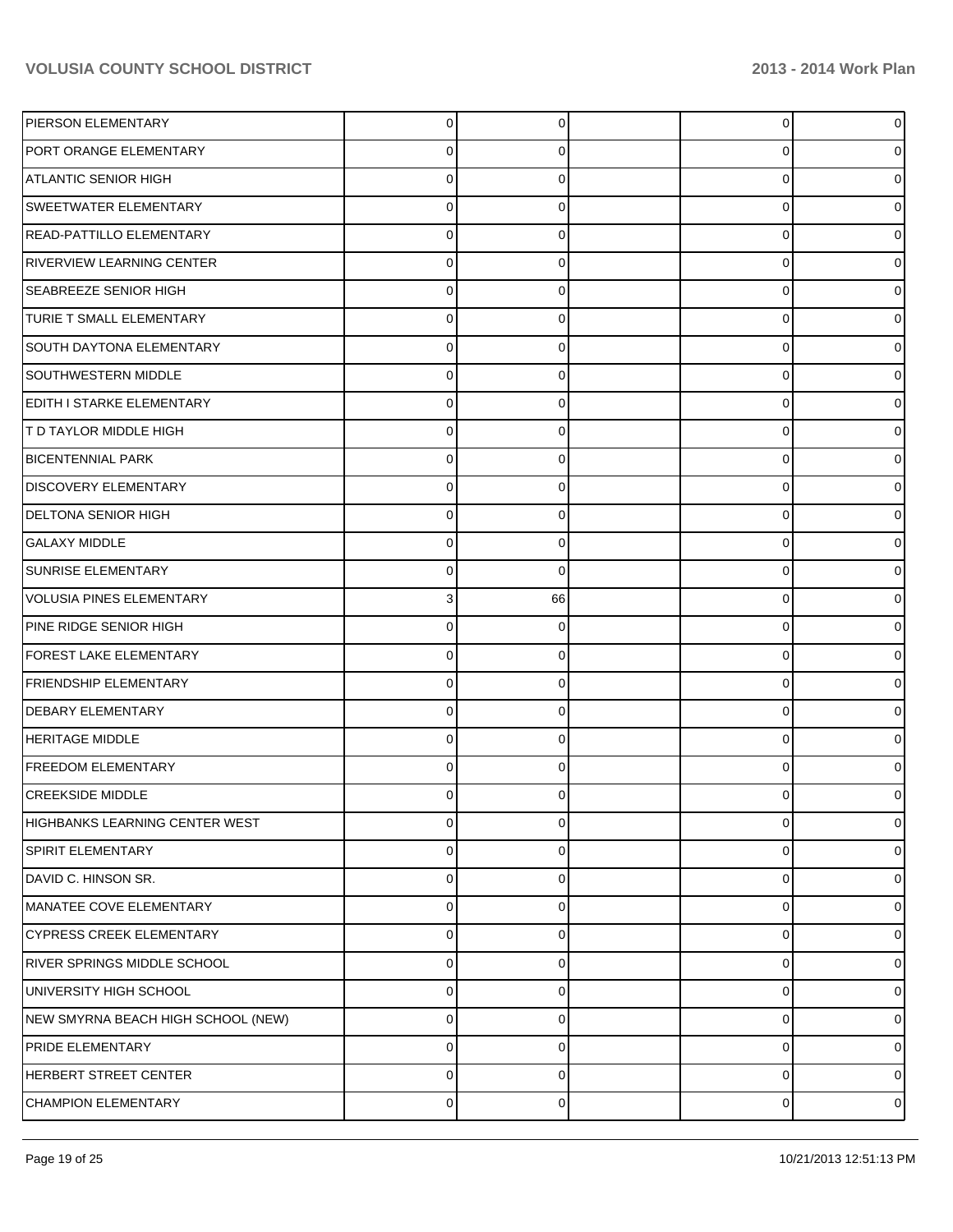| ELEMENTARY<br>$\overline{\phantom{0}}$<br>$\sim$<br>117∟ |    |                                             |  |  |
|----------------------------------------------------------|----|---------------------------------------------|--|--|
|                                                          | 10 | י כרב<br>223<br>and the control of the con- |  |  |

#### **Failed Standard Relocatable Tracking**

Relocatable units currently reported by school, from FISH, and the number of relocatable units identified as 'Failed Standards'.

Nothing reported for this section.

## **Planning**

#### **Class Size Reduction Planning**

**Plans approved by the school board that reduce the need for permanent student stations such as acceptable school capacity levels, redistricting, busing, year-round schools, charter schools, magnet schools, public-private partnerships, multitrack scheduling, grade level organization, block scheduling, or other alternatives.**

Various methods have been utilized in an attempt to meet the class size reduction requirement. The methods include but are not limited to redistricting,hiring additional teachers, co-teaching, and combination classes.

#### **School Closure Planning**

**Plans for the closure of any school, including plans for disposition of the facility or usage of facility space, and anticipated revenues.**

There is no plan for school closures at this time.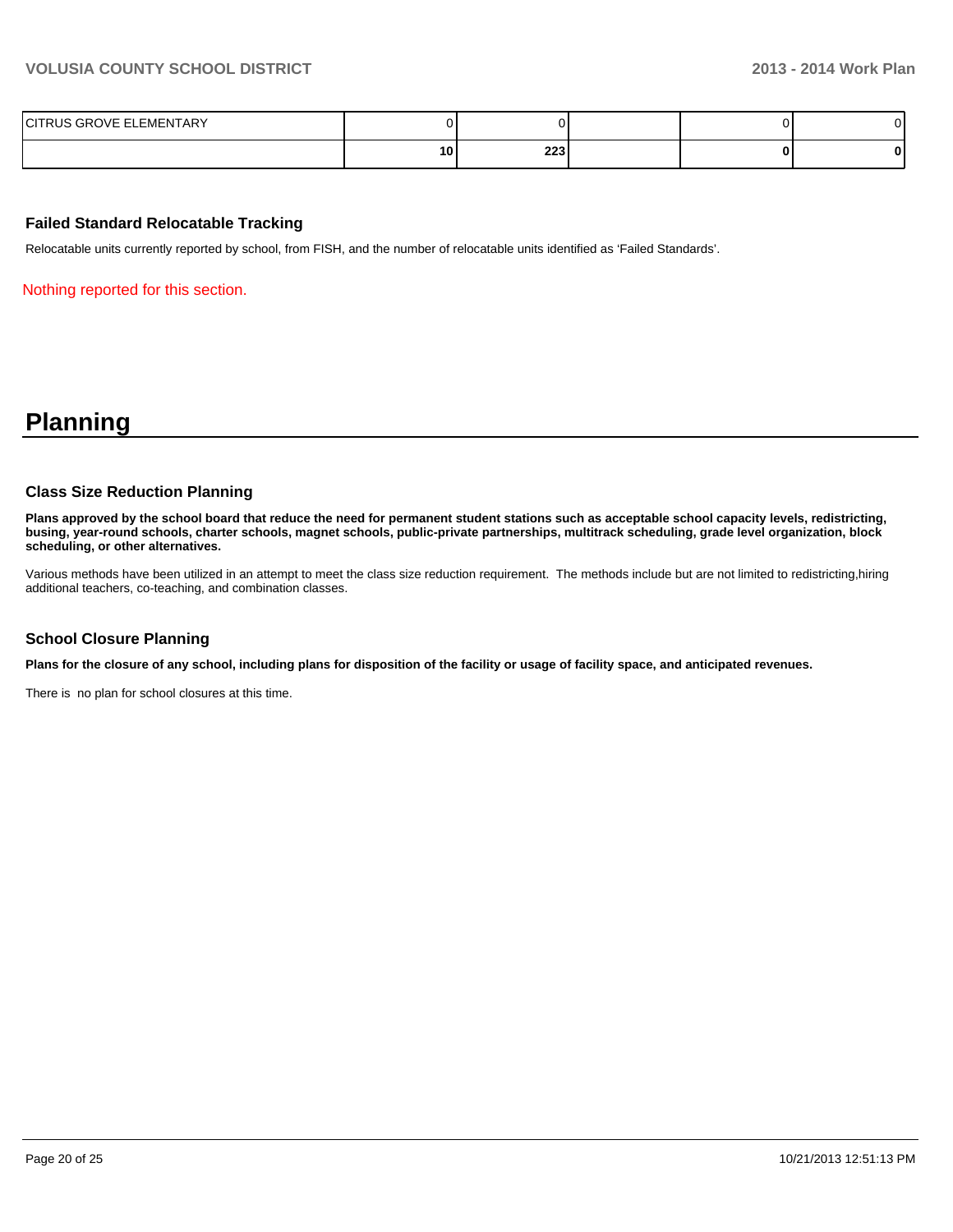Five Year Survey - Ten Year Capacity **10/21/2013** VOLUSIA COUNTY SCHOOL DISTRICT

**Schedule of capital outlay projects projected to ensure the availability of satisfactory student stations for the projected student enrollment in K - 12 programs for the future 5 years beyond the 5-year district facilities work program.**

No items meet the criteria.

Five Year Survey - Ten Year Infrastructure **10/21/2013** VOLUSIA COUNTY SCHOOL DISTRICT

**Proposed Location of Planned New, Remodeled, or New Additions to Facilities in 6 thru 10 out years (Section 28).**

None identified at this time.

**Plans for closure of any school, including plans for disposition of the facility or usage of facility space, and anticipated revenues in the 6 thru 10 out years (Section 29).**

None identified at this time.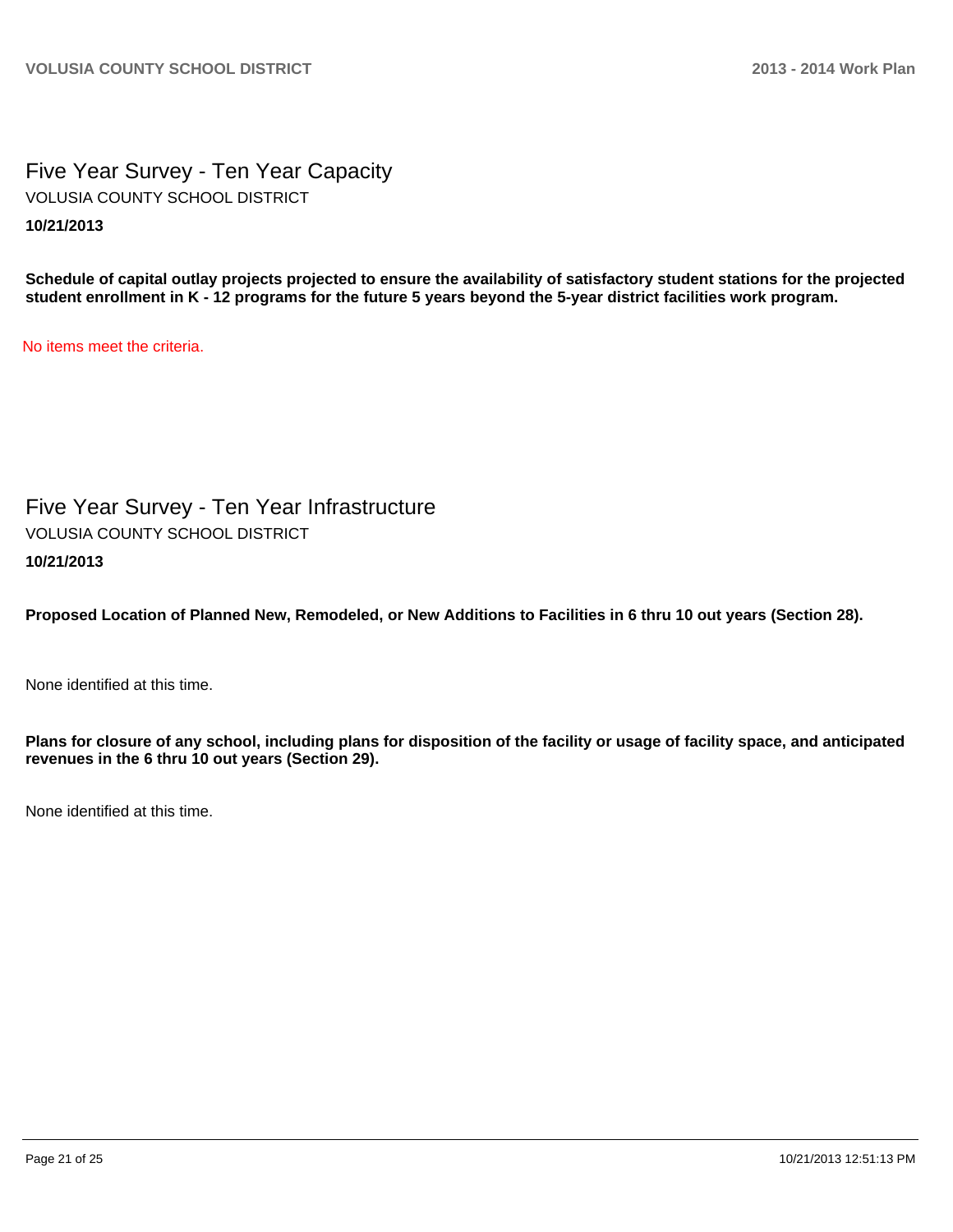## Five Year Survey - Ten Year Maintenance **10/21/2013** VOLUSIA COUNTY SCHOOL DISTRICT

**District projects and locations regarding the projected need for major renovation, repair, and maintenance projects within the district in years 6 - 10 beyond the projects plans detailed in the five years covered by the work plan.**

| Project     | <b>Projected Cost</b> |
|-------------|-----------------------|
| Systems     | \$27,135,435          |
| Life Safety | \$36,180,581          |
| Site        | \$9,045,145           |
| Roofing     | \$18,090,292          |
|             | \$90,451,453          |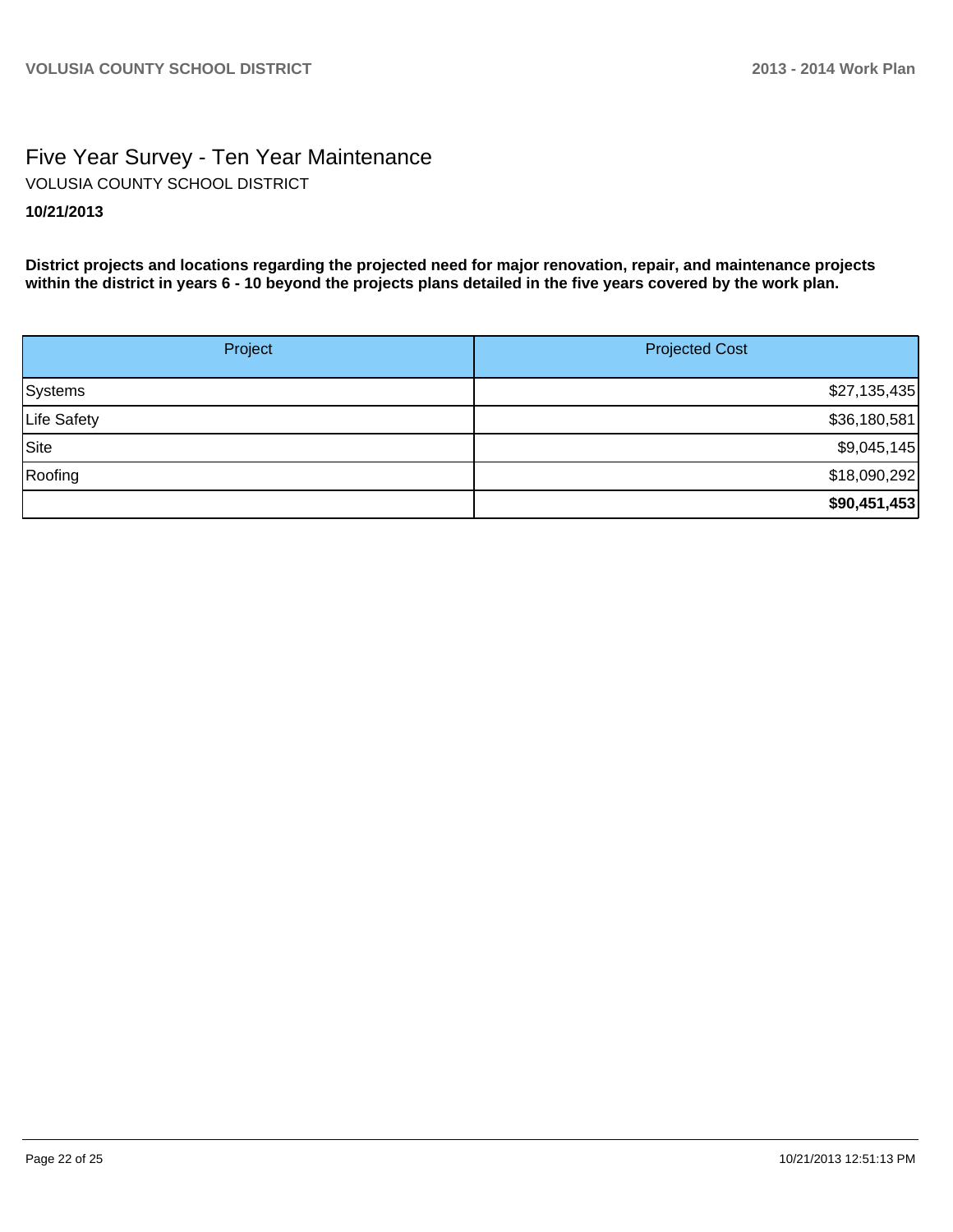## Five Year Survey - Ten Year Utilization VOLUSIA COUNTY SCHOOL DISTRICT

## **10/21/2013**

**Schedule of planned capital outlay projects identifying the standard grade groupings, capacities, and planned utilization rates of future educational facilities of the district for both permanent and relocatable facilities.**

| <b>Grade Level</b><br>Projections | <b>FISH Student</b><br><b>Stations</b> | <b>Actual FISH</b><br>Capacity | Actual<br><b>COFTE</b> | Actual<br><b>Utilization</b> | Actual new<br><b>Student</b><br>Capacity to be<br>added/remove | Projected<br><b>COFTE</b> | Projected<br><b>Utilization</b> |
|-----------------------------------|----------------------------------------|--------------------------------|------------------------|------------------------------|----------------------------------------------------------------|---------------------------|---------------------------------|
| Elementary -<br>District Totals   | 35,745                                 | 35,745                         | 27,027.43              | 75.61 %                      |                                                                | 24,487                    | 68.50 %                         |
| Middle - District<br>Totals       | 23,393                                 | 21,047                         | 15,920.49              | 75.64 %                      |                                                                | 12,132                    | 57.64 %                         |
| High - District<br>Totals         | 20,842                                 | 19,796                         | 15,138.69              | 76.47 %                      |                                                                | 13,918                    | 70.31 %                         |
| Other - ESE, etc                  | 2,151                                  | 248                            | 125.00                 | 50.40 %                      |                                                                | 200                       | 80.65 %                         |
|                                   | 82,131                                 | 76,836                         | 58,211.61              | 75.76 %                      |                                                                | 50,737                    | 66.03 %                         |

**Combination schools are included with the middle schools for student stations, capacity, COFTE and utilization purposes because these facilities all have a 90% utilization factor. Use this space to explain or define the grade groupings for combination schools.**

The district has implemented one K-8 and one middle/high (6-12)grade configuration schools.

Five Year Survey - Twenty Year Capacity VOLUSIA COUNTY SCHOOL DISTRICT

**10/21/2013**

**Schedule of capital outlay projects projected to ensure the availability of satisfactory student stations for the projected student enrollment in K - 12 programs for the future 11 - 20 years beyond the 5-year district facilities work program.**

No items match the criteria.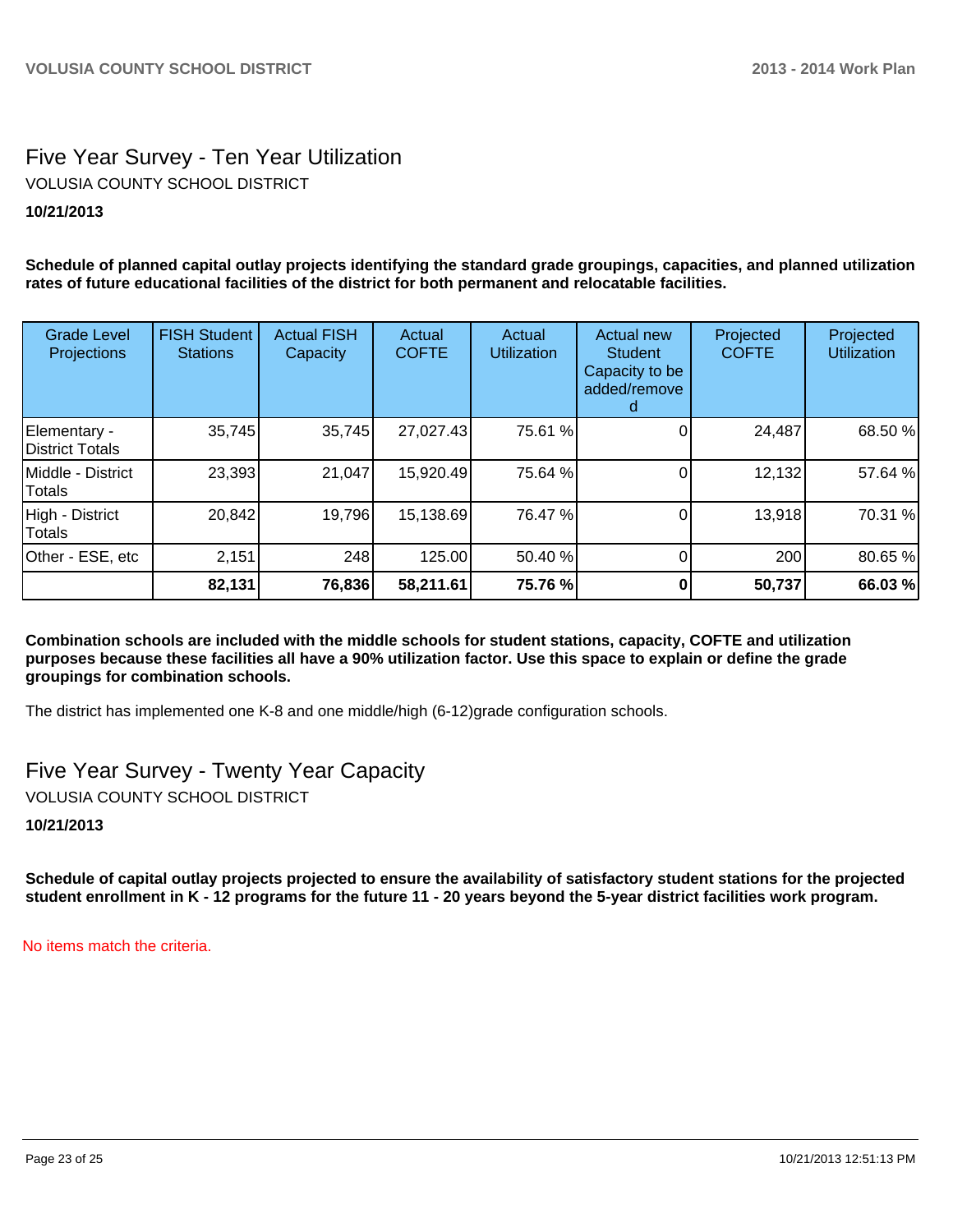## Five Year Survey - Twenty Year Infrastructure VOLUSIA COUNTY SCHOOL DISTRICT

## **10/21/2013**

**Proposed Location of Planned New, Remodeled, or New Additions to Facilities in the 11 through 20 out years (Section 28).**

None identified at this time.

**Plans for closure of any school, including plans for disposition of the facility or usage of facility space, and anticipated revenues in the 11 through 20 out years (Section 29).**

None identified at this time.

# Five Year Survey - Twenty Year Maintenance

VOLUSIA COUNTY SCHOOL DISTRICT

#### **10/21/2013**

**District projects and locations regarding the projected need for major renovation, repair, and maintenance projects within the district in years 11 - 20 beyond the projects plans detailed in the five years covered by the work plan.**

| Project     | <b>Projected Cost</b> |  |
|-------------|-----------------------|--|
| Systems     | \$33,919,294          |  |
| Life Safety | \$45,225,726          |  |
| Site        | \$11,306,432          |  |
| Roofing     | \$22,612,862          |  |
|             | \$113,064,314         |  |